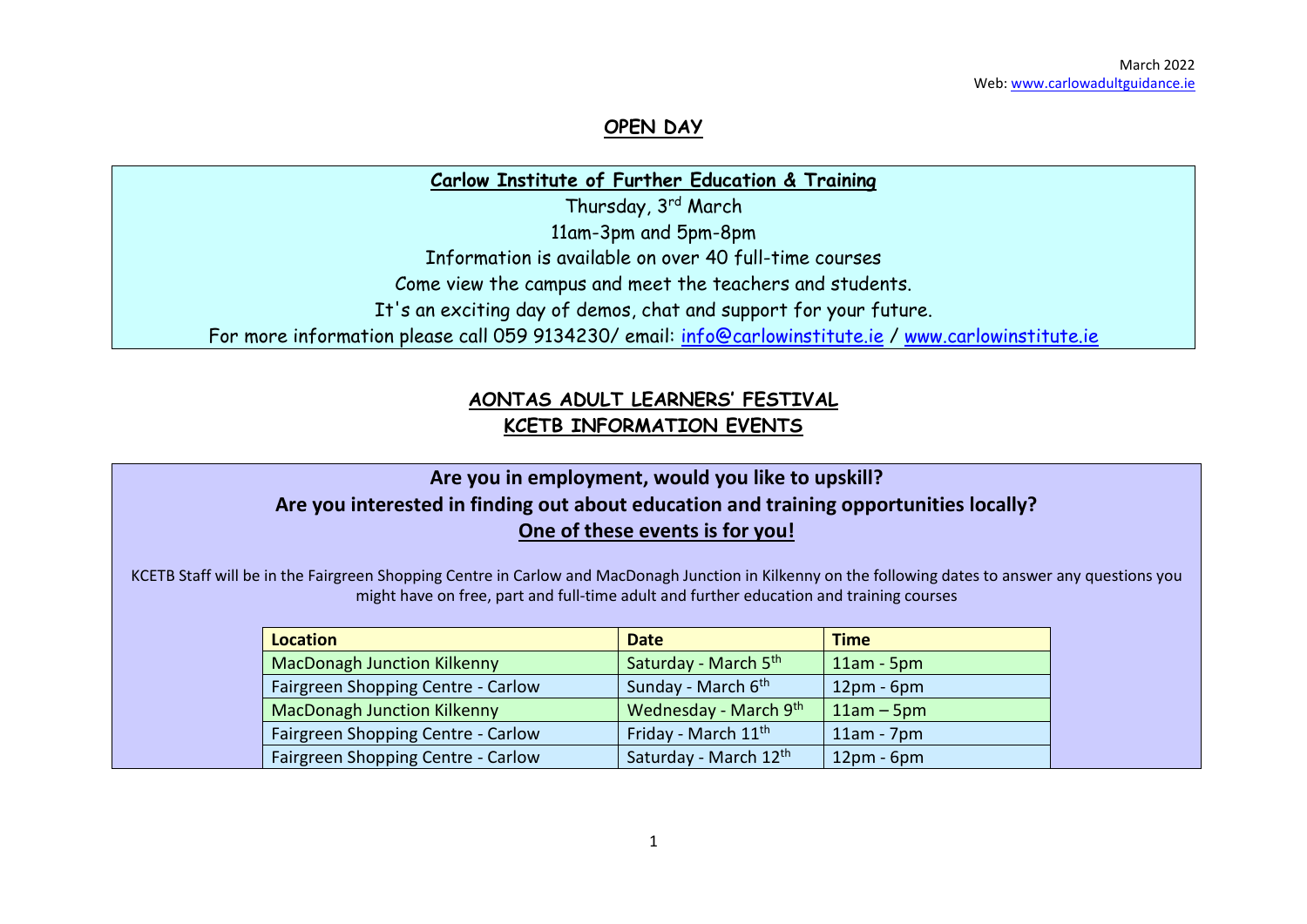# **COMMUNITY EMPLOYMENT OPPORTUNITIES**

|                           | Are you Eligible for Community Employment Scheme? - We currently have vacancies available on our Scheme          |              |
|---------------------------|------------------------------------------------------------------------------------------------------------------|--------------|
|                           | at GRAIGUECULLEN KILLESHIN PARISH C.L.G. Graiguecullen, Carlow.                                                  | <b>CHECK</b> |
| Pool:                     | 1 Pool Attendant - Job Ref No: CES-2211230                                                                       |              |
| <b>Rehab Care:</b>        | 2 Support Workers - Job Ref No: CES-2206767                                                                      | <b>THIS</b>  |
| <b>Killeshin Parish:</b>  | 2 Caretakers - Job Ref No: CES-2210186                                                                           |              |
| <b>St. Fiacc's House:</b> | 5 Support Workers - Job Ref No: CES-2210690                                                                      | OUT!!!       |
| <b>Rehab Care:</b>        | 1 Caretaker - Job Ref No: CES-2206769                                                                            |              |
|                           | We can offer you: Top Quality Training & Career Opportunities                                                    |              |
|                           | We can provide: Many Different Courses to Suit Your Individual Needs.                                            |              |
|                           | These vacancies can be found on www.jobsireland.ie or call (059) 9134887 or 085 8584187 for further information. |              |

|                                                                                                                                              | If you are 21+ and receiving a social welfare payment you may be eligible for a Community Employment Scheme with |                                                                                                                                       |                      |  |  |  |  |  |  |  |
|----------------------------------------------------------------------------------------------------------------------------------------------|------------------------------------------------------------------------------------------------------------------|---------------------------------------------------------------------------------------------------------------------------------------|----------------------|--|--|--|--|--|--|--|
| <b>CARLOW EARLY YEARS TRAINING SCHEME</b>                                                                                                    |                                                                                                                  |                                                                                                                                       |                      |  |  |  |  |  |  |  |
| <b>Childcare Assistant Jobs Available:</b><br><b>Assistant Cook Jobs Available:</b>                                                          |                                                                                                                  |                                                                                                                                       |                      |  |  |  |  |  |  |  |
| Leighlinbridge                                                                                                                               | Job Ref #CES-2155241                                                                                             |                                                                                                                                       | Job Ref #CES-2195614 |  |  |  |  |  |  |  |
| <b>Tots to Teens Tullow</b>                                                                                                                  | Job Ref #CES-2155372                                                                                             | <b>Chatterbox Tullow</b>                                                                                                              | Job Ref #CES-2200691 |  |  |  |  |  |  |  |
| Rathoe                                                                                                                                       | Job Ref #CES-2157789                                                                                             |                                                                                                                                       |                      |  |  |  |  |  |  |  |
| <b>Ballon</b>                                                                                                                                |                                                                                                                  |                                                                                                                                       |                      |  |  |  |  |  |  |  |
| Bagenalstown                                                                                                                                 | Job Ref #CES-2164141                                                                                             |                                                                                                                                       |                      |  |  |  |  |  |  |  |
| <b>Forward Steps Tullow</b>                                                                                                                  | Job Ref #CES-2193949                                                                                             |                                                                                                                                       |                      |  |  |  |  |  |  |  |
| <b>Chatterbox Tullow</b>                                                                                                                     | Job Ref #CES-2194174                                                                                             |                                                                                                                                       |                      |  |  |  |  |  |  |  |
| <b>Pied Piper Rathvilly</b>                                                                                                                  | Job Ref #CES-2196671                                                                                             |                                                                                                                                       |                      |  |  |  |  |  |  |  |
| St Catherine's Carlow<br>Job Ref #CES-2198698                                                                                                |                                                                                                                  |                                                                                                                                       |                      |  |  |  |  |  |  |  |
| For more information please call (059) 91 34996 or 087 195 2980 or 086 1855052 or check www.jobsireland.ie for these and upcoming vacancies. |                                                                                                                  |                                                                                                                                       |                      |  |  |  |  |  |  |  |
|                                                                                                                                              |                                                                                                                  | Carlow Early Years Training Scheme provides trainees with the skills, training and opportunities throughout their time on the scheme. |                      |  |  |  |  |  |  |  |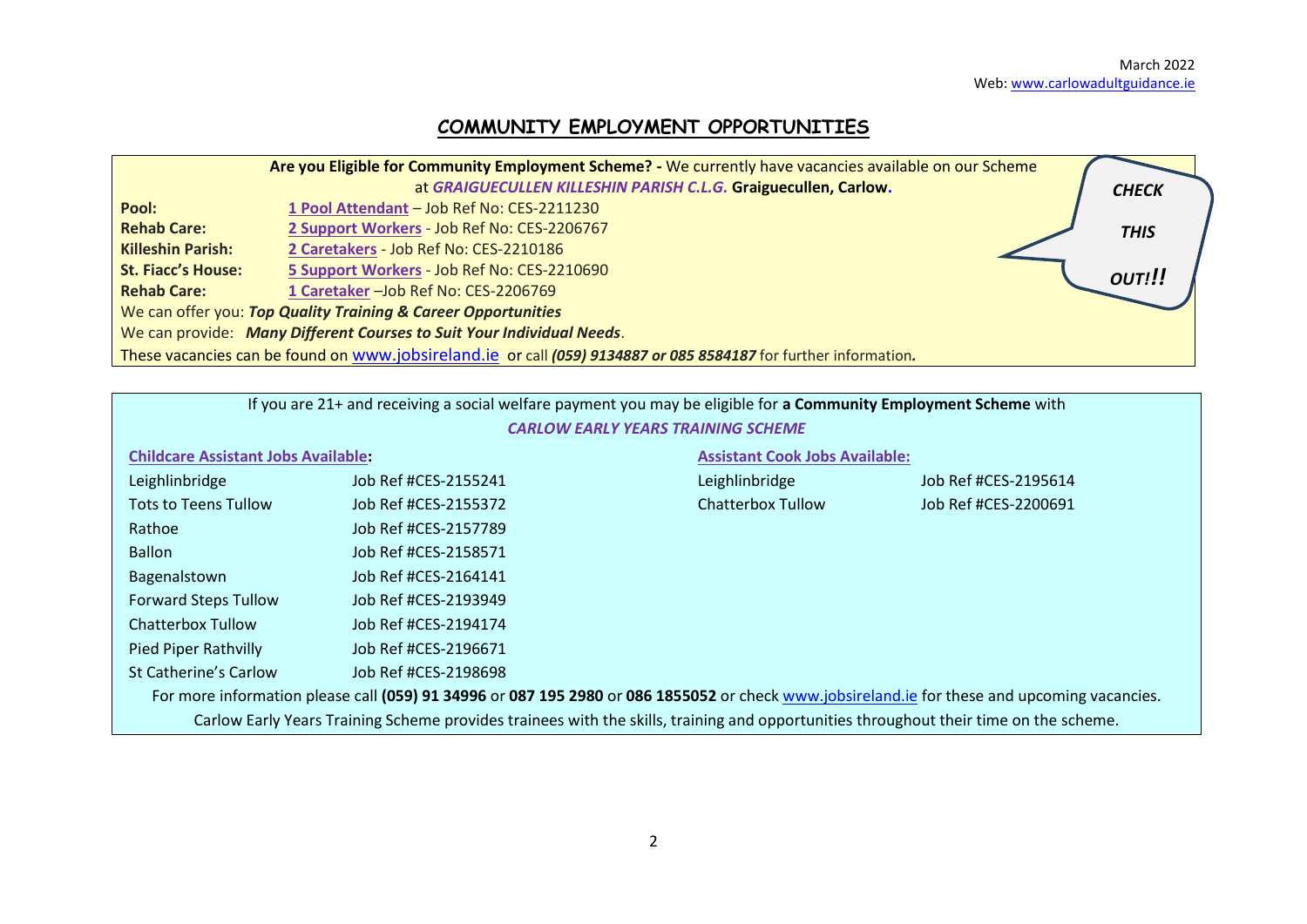#### **COVID-19**

As these are very challenging times, it is important that you check with course providers regarding any changes to their course provision as a result of COVID-19 restrictions.

We hope you find this update helpful and if you have any questions please call the Adult Educational Guidance & Information Service on 059 9133123 or email: [info@carlowadultguidance.ie.](mailto:info@carlowadultguidance.ie) We look forward to hearing from you.

| <b>Course name</b>                                                            | <b>Contact Information</b>                                                                                                                         | <b>Start date</b> | <b>Duration</b>                            | Cost/fees                                                                                                                                    | <b>Qualification</b>                                                                                                                        | <b>Miscellaneous Information</b>                                                                                                                                                                                                                         |
|-------------------------------------------------------------------------------|----------------------------------------------------------------------------------------------------------------------------------------------------|-------------------|--------------------------------------------|----------------------------------------------------------------------------------------------------------------------------------------------|---------------------------------------------------------------------------------------------------------------------------------------------|----------------------------------------------------------------------------------------------------------------------------------------------------------------------------------------------------------------------------------------------------------|
| <b>Conversational</b><br><b>English</b><br><b>Classes (Fáilte</b><br>Isteach) | Venue: Online<br>Contact Dylan Thomas on<br>(059) 972 0733/ (086)<br>4108330                                                                       | Ongoing           | Tuesday &<br>Thursdays<br>$10am -$<br>11am | Free                                                                                                                                         |                                                                                                                                             | The classes are currently running on<br>Tuesday and Thursday mornings at<br>10am. The classes are being delivered<br>on Zoom                                                                                                                             |
| e-Language<br><b>Learning with</b><br><b>Carlow</b><br><b>Libraries</b>       | Venue: Online<br>Carlow Library Services -<br>Carlow Town, Tullow,<br>Bagenalstown & Borris<br>www.carlowlibraries.ie<br>Tel: (059) 9129705        | Ongoing           |                                            | Free to library<br>members.<br>Membership at<br>any Carlow<br>library is free.                                                               |                                                                                                                                             | e-Language Learning with Transparent<br>Language online - this resource<br>teaches real conversations in over 110<br>foreign languages. Learners have the<br>flexibility they need to learn a new<br>language anytime, anywhere.                         |
| e-Learning<br>with Carlow<br><b>Libraries</b>                                 | Venue: <b>Online</b><br>Carlow Library Services -<br>Carlow Town, Tullow,<br>Bagenalstown & Borris<br>www.carlowlibraries.ie<br>Tel: (059) 9129705 | Ongoing           |                                            | Free to library<br>members.<br>Membership at<br>any Carlow<br>library is free.                                                               |                                                                                                                                             | eLearning with Universal Class - offers<br>over 400 educational and leisure<br>courses. All members can enrol on up<br>to 5 courses, with 6 months to<br>complete each. All courses have real<br>instructors with whom you can<br>communicate via email. |
| e-College -<br><b>SOLAS Online</b><br><b>Courses</b>                          | Venue: Online<br>E-College<br>Tel: 1800 855831<br>E: ecollegeinfo@solas.ie<br>Web: www.ecollege.ie                                                 | Continuous        | Varies-<br>depending<br>on the<br>course   | These courses<br>are temporarily<br>being made<br>available free of<br>charge to those<br>impacted by<br>Covid-19<br>containment<br>measures | All courses result<br>in industry<br>certification such<br>as Microsoft to<br>Adobe to many<br>more. Varies -<br>depending on the<br>course | Courses available in the following<br>areas:<br><b>Business</b><br>$\bullet$<br><b>Computer Programming</b><br>Data Science<br>Databases<br><b>IT Professional</b><br><b>Office Productivity</b><br>$\bullet$<br>Web and Graphic Design                  |

### **UPCOMING COURSES – CARLOW TOWN**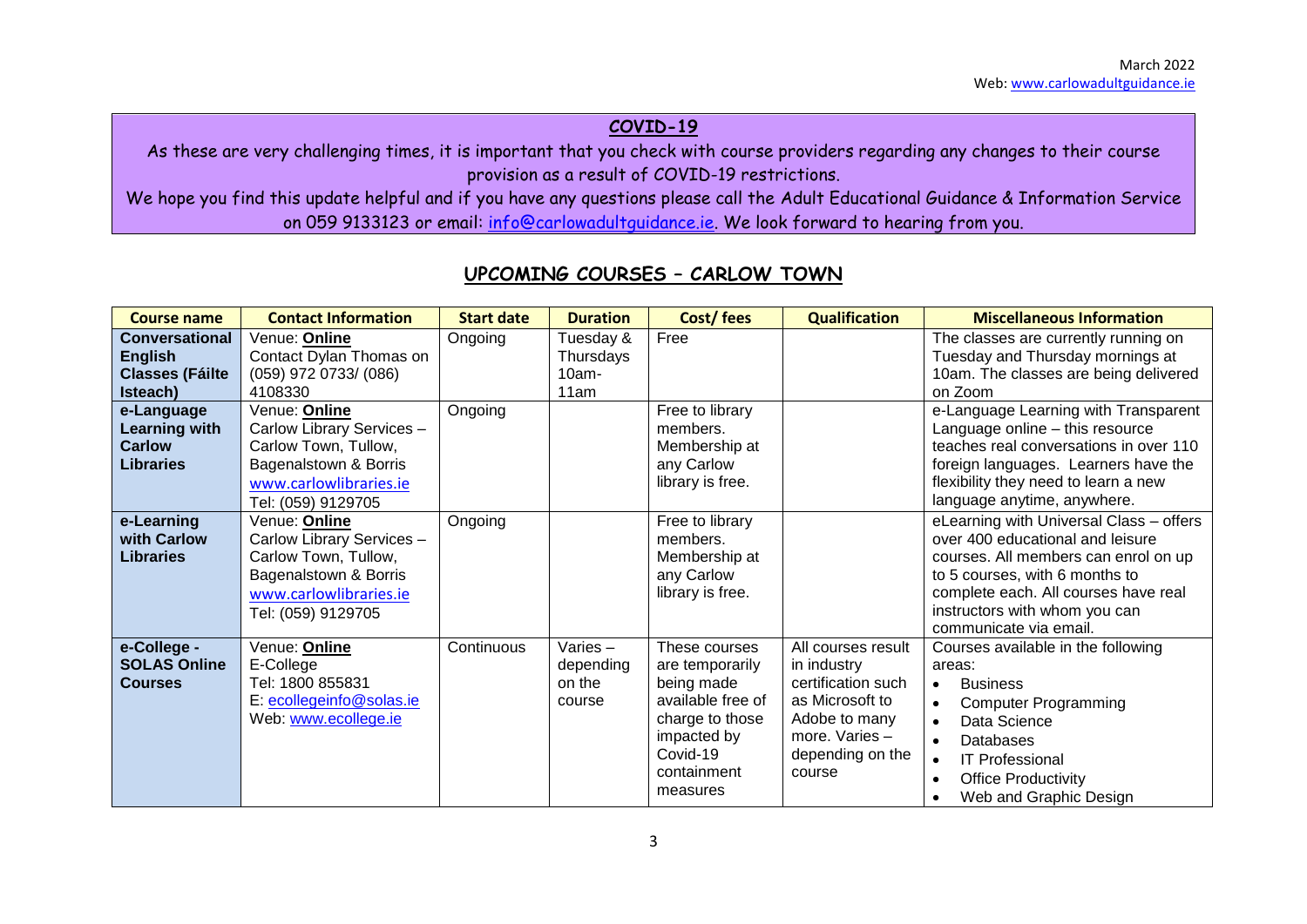| Reading,<br><b>Writing, Maths</b><br>& Technology<br><b>Courses</b>          | Venue: Online<br><b>National Adult Literacy</b><br>Agency<br>https://courses.nala.ie<br>Freephone: 1800 202065                                                                         | Continuous | Part time -<br>varies<br>depending<br>on the<br>course | Free                                                                                                       | <b>QQI</b> certification                                                                                                   | QQI Level 2 qualification example<br>$\bullet$<br>of some subjects - Reading,<br>Writing, Using Technology,<br>Quantity & Number, Pattern &<br>Relationship, Listening and<br>Speaking, Personal Decision<br>Making, Setting Learning Goals<br>QQI Level 3 qualifications example<br>of some subjects - Personal<br>Effectiveness, Communications,<br><b>Career Preparation</b><br>New subjects due to start<br>$\bullet$                                                                          |
|------------------------------------------------------------------------------|----------------------------------------------------------------------------------------------------------------------------------------------------------------------------------------|------------|--------------------------------------------------------|------------------------------------------------------------------------------------------------------------|----------------------------------------------------------------------------------------------------------------------------|----------------------------------------------------------------------------------------------------------------------------------------------------------------------------------------------------------------------------------------------------------------------------------------------------------------------------------------------------------------------------------------------------------------------------------------------------------------------------------------------------|
| <b>Pitman</b><br><b>Training</b><br><b>Carlow</b><br><b>Kilkenny</b>         | Venue: <b>Blended (Online)</b><br>Learning<br><b>Wexford Road Business</b><br>Park, Carlow<br>R93 K260<br>Tel: (059) 918 2415/<br>(085) 1639351<br>Email:<br>carlow@pitman-training.ie | Continuous | Varies<br>depending<br>on the<br>course                | Varies<br>depending on<br>the course $-$<br>please contact<br>course provider                              | Varies depending<br>on the course                                                                                          | Pitman Training offers career-focused<br>training across Carlow and Kilkenny,<br>delivering flexible and self-paced<br>training via home-study and at our<br>training centre in Carlow. Courses and<br>Diplomas available in Office &<br>Secretarial; Microsoft Office; Sage,<br>Accounting & Book keeping; Business<br>& Administration; IT; Visual Design;<br>Software & Web Development;<br>Language and Personal Development;<br>Marketing. Web: www.pitman-<br>training.ie/our-centres/carlow |
| <b>Barrow</b><br><b>Training</b><br><b>Courses &amp;</b><br><b>Workshops</b> | Venue: <b>Blended (Online)</b><br>Learning<br><b>Barrow Training</b><br>Tel: 059 9721416<br>E: marketing<br>@barrowtraining.ie<br>W: www.barrowtraining.ie                             | Ongoing    | Varies                                                 | Varies<br>depending on<br>the course/<br>workshop-<br>costs available<br>on the Barrow<br>Training website | Varies depending<br>on the course/<br>workshop-<br>qualification<br>details available<br>on the Barrow<br>Training website | QQI Level 5 minor and major<br>$\bullet$<br>awards in Healthcare<br>QQI Level 5 minor and major<br>$\bullet$<br>awards in Childcare<br>Manual & Patient Handling<br>First Aid Response (FAR)<br><b>FAR Refresher course</b><br>$\bullet$<br>QQI Level 6 in Supervisory<br>$\bullet$<br>Management<br>QQI Level 6 in Safety Management<br>QQI Level 6 in Training Delivery &<br>Evaluation                                                                                                          |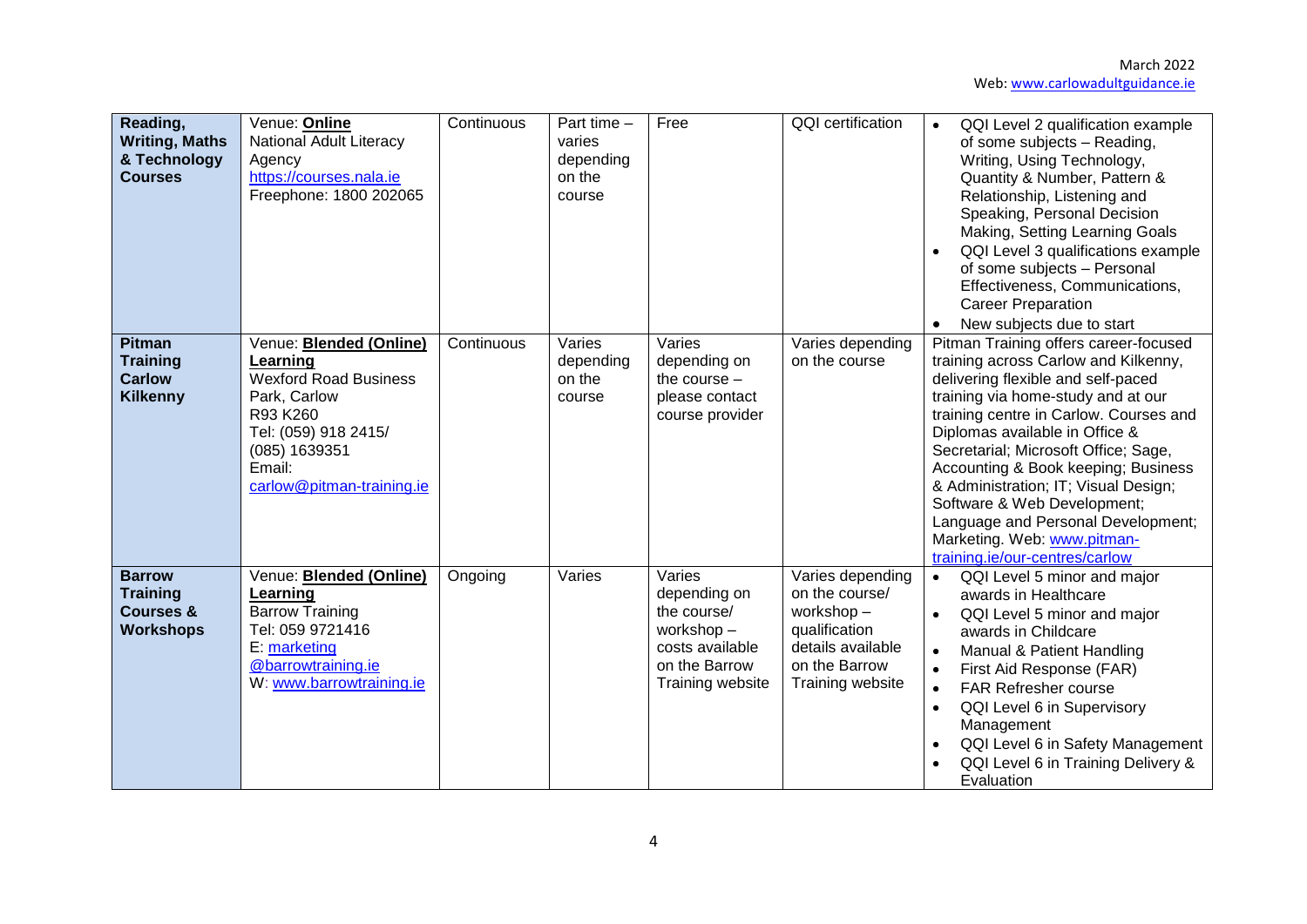| <b>CPC Training -</b><br><b>Truck &amp; Bus</b><br><b>Drivers</b><br>(Continual<br><b>Professional</b><br>Development) | Venue: Seven Oaks Hotel<br>Training Provider -<br>CPC.ie<br>Tel: 087 6363003 or 066<br>7185556<br>Email: info@cpc.ie<br>Web: www.cpc.ie                                                  | Ongoing                       | 1 day per<br>module             | €65 per module                                     | Continual<br>Professional<br>Development | Professional truck & bus drivers have<br>to undergo periodic training of one day<br>per year. Upcoming modules schedule:<br>12 <sup>th</sup> March - Control of Vehicle &<br>$\bullet$<br><b>Eco Driving Techniques</b><br>19th March - The Professional<br><b>Truck Driver</b><br>27th March - Health & Safety of the<br><b>Professional Driver</b><br>3rd April - The Role of the<br>$\bullet$<br>Professional Driver in the<br><b>Transport Industry</b> |
|------------------------------------------------------------------------------------------------------------------------|------------------------------------------------------------------------------------------------------------------------------------------------------------------------------------------|-------------------------------|---------------------------------|----------------------------------------------------|------------------------------------------|-------------------------------------------------------------------------------------------------------------------------------------------------------------------------------------------------------------------------------------------------------------------------------------------------------------------------------------------------------------------------------------------------------------------------------------------------------------|
| <b>First Aid</b><br><b>Responder</b>                                                                                   | Venue: Carlow<br>Provider: Ali Active<br>Training<br>Tel: 087 8231276/<br>info@aliactivetraining.ie<br>www.aliactivetraining.com                                                         | March 2022                    | Dates tbc<br>$(3 \text{ days})$ | Contact course<br>provider for<br>more information | PHECC                                    | First Aid is the initial assistance or<br>treatment given to someone who is<br>injured or suddenly taken ill. The Pre-<br><b>Hospital Emergency Care Council</b><br>(PHECC) certified course has replaced<br>the QQI certified 'Occupational First<br>Aid' course.                                                                                                                                                                                          |
| <b>First Aid</b><br><b>Responder</b><br><b>Refresher</b><br><b>Course</b>                                              | Venue: Carlow<br>Provider: Ali Active<br>Training<br>Tel: 087 8231276/<br>info@aliactivetraining.ie<br>www.aliactivetraining.com                                                         | March 2022                    | Dates tbc<br>$(2 \text{ days})$ | Contact course<br>provider for<br>more information | PHECC                                    | This course is open to anyone who<br>currently holds a valid Occupational<br>First Aid Certificate which is due for<br>renewal. Refresher courses are<br>essential every two years to maintain<br>your status as a First Aid Responder,<br>to keep up with developments in first<br>aid and to refresh skills learned<br>previously that may be only<br>intermittently used.                                                                                |
| <b>Understanding</b><br><b>Financial</b><br><b>Waste in Your</b><br><b>Business</b>                                    | Venue: Online<br>Provider: Carlow Kilkenny<br><b>Skillnet</b><br>For more information<br>please call Jacqueline on<br>059 9132152<br>Bookings-<br>https://carlowkilkennyskill<br>net.ie/ | 1 <sup>st</sup> March<br>2022 | 10am-1pm                        | €45                                                |                                          | This course will introduce you to some<br>LEAN Tools to take the fear out of<br>LEAN and show you how to apply<br>LEAN (Continuous Improvements) to<br>your business. It will cover simple<br>LEAN techniques that you can use<br>within your organisation to plan for<br>success, eliminate waste, improve<br>overall efficiency and communication.                                                                                                        |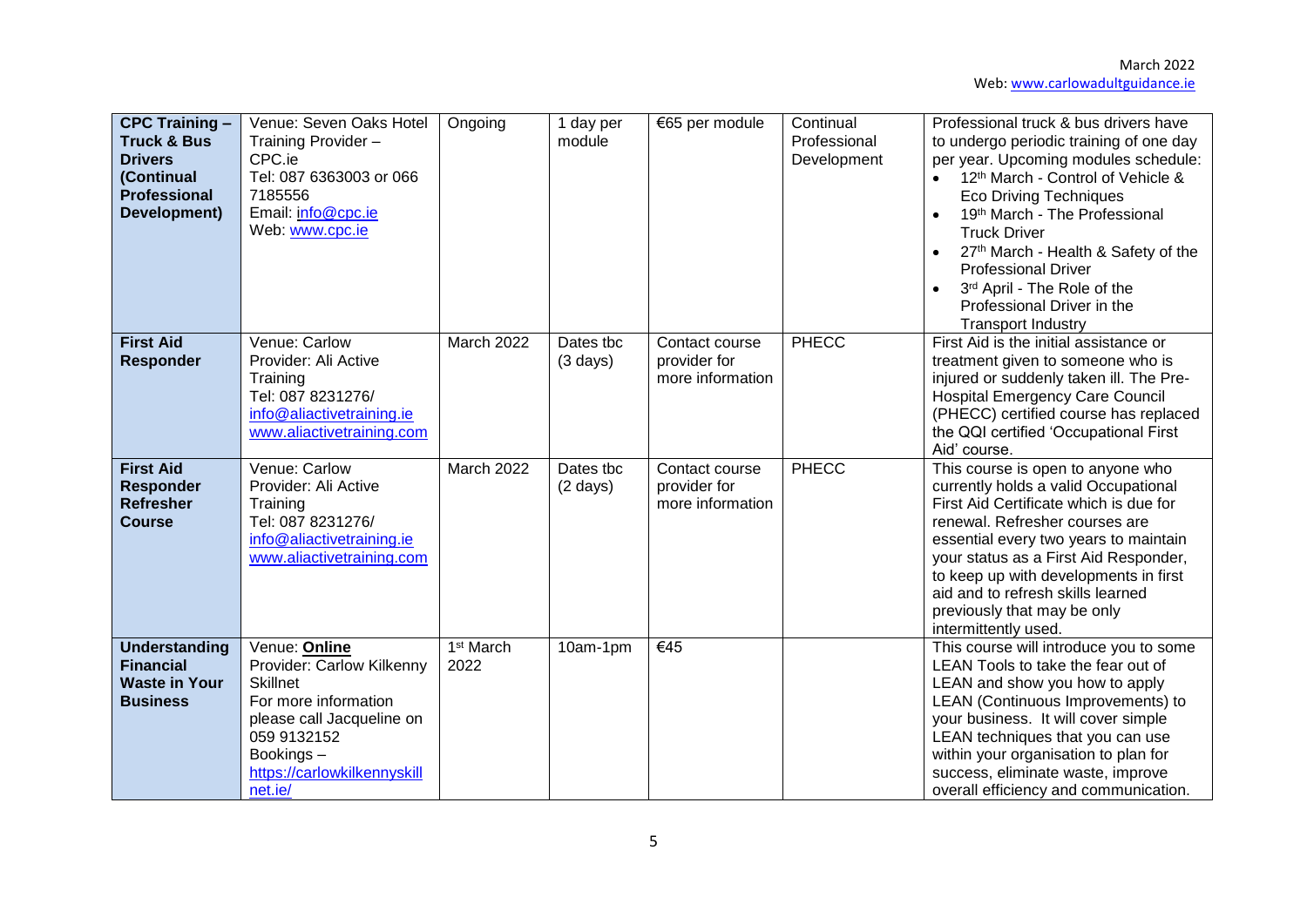| <b>Microsoft</b><br><b>Excel</b><br><b>Advanced</b>                           | Venue: Online<br>Provider: Carlow Kilkenny<br><b>Skillnet</b><br>For more information<br>please call Jacqueline on<br>059 9132152                                           | 3rd March<br>2022                     | 2 half day<br>sessions on<br>3rd & 10th<br>March                                                                  | €95                                                                            |                                                                               | The aim of this course is to achieve<br>two goals. To show delegates how to<br>do most every-day tasks<br>much more productively, probably<br>saving hours of boring routine work.<br>Along with this we will cover new topics<br>which will broaden your knowledge of<br>use of Excel. Bookings -<br>https://carlowkilkennyskillnet.ie/                                                                                                                                                                                                                                             |
|-------------------------------------------------------------------------------|-----------------------------------------------------------------------------------------------------------------------------------------------------------------------------|---------------------------------------|-------------------------------------------------------------------------------------------------------------------|--------------------------------------------------------------------------------|-------------------------------------------------------------------------------|--------------------------------------------------------------------------------------------------------------------------------------------------------------------------------------------------------------------------------------------------------------------------------------------------------------------------------------------------------------------------------------------------------------------------------------------------------------------------------------------------------------------------------------------------------------------------------------|
| <b>Taster Session</b><br>to participate<br>in Dragon<br><b>Boating</b>        | Venue: River Barrow -<br>meeting at Carlow Town<br>Park<br>Contact: Majella in Carlow<br>Sports Partnership-<br>mfennelly@carlowcoco.ie<br>Bookings at<br>www.eventbrite.ie | 5 <sup>th</sup> March<br>2022         | Arrive at<br>10.20am to<br>be in the<br>water at<br>10.30am                                                       | $\overline{\epsilon}$                                                          |                                                                               | The Sports Partnership is encouraging<br>women to get involved in sport and to<br>celebrate Women in Sport week to help<br>increase the visibility of females<br>participating in sport and physical<br>activity. What to wear: Lycra leggings/<br>jog pants, thermal top, waterproof rain<br>jacket, woolie hat, soft soled shoes e.g.<br>trainers. NO JEANS. Please Note: It is<br>best if the teams come ready dressed<br>for the activity. People will get splash<br>wet only, depending on how the person<br>in front of them paddles, so a change<br>of clothing is advisable. |
| <b>Healthcare</b><br><b>Support</b><br><b>Traineeship</b>                     | Venue: Carlow Town<br><b>Contact: KCETB Training</b><br>Services<br>Helena Comerford (056)<br>7813014 or email<br>tsu.recruit@kilkennycarlo<br>wetb.ie                      | 7 <sup>th</sup> March<br>2022         | 47 weeks<br>(Class<br>based<br>learning: 2<br>days per<br>week<br>Workplace<br>learning:<br>2.5 days<br>per week) | Free to eligible<br>participants                                               | QQI Level 5<br>Major Award                                                    | On completion of this Programme,<br>learners may pursue roles within the<br>Health, Family and Social Care sector<br>which may include working as Health<br>Care Support Workers, Carers, Youth<br>Workers or in a broad range of roles in<br>this industry in the public, community<br>and private sectors.<br>Course information and application at -<br>www.fetchcourses.ie                                                                                                                                                                                                       |
| Welding-<br>Basic/<br>Intermediate/<br><b>Advanced</b><br><b>Levels (MMA/</b> | Venue: Arc Training,<br>Newacre, Athy Road,<br>Carlow<br>Contact Aine Byrne on<br>059 9131624/                                                                              | $8th$ March $-$<br>19th April<br>2022 | $6$ weeks $-$<br>2 evenings<br>per week                                                                           | Please contact<br>course provider<br>- varies<br>depending on<br>course and if | Testing is done<br>by an<br>independent<br>specialist to ISO<br>9606 - 1 2013 | All types & all levels - Manual Metal<br>Arc (MMA)/ Tungsten Inert Gas (TIG)<br>/Metal Inert Gas (MIG)/ Coded Pipe                                                                                                                                                                                                                                                                                                                                                                                                                                                                   |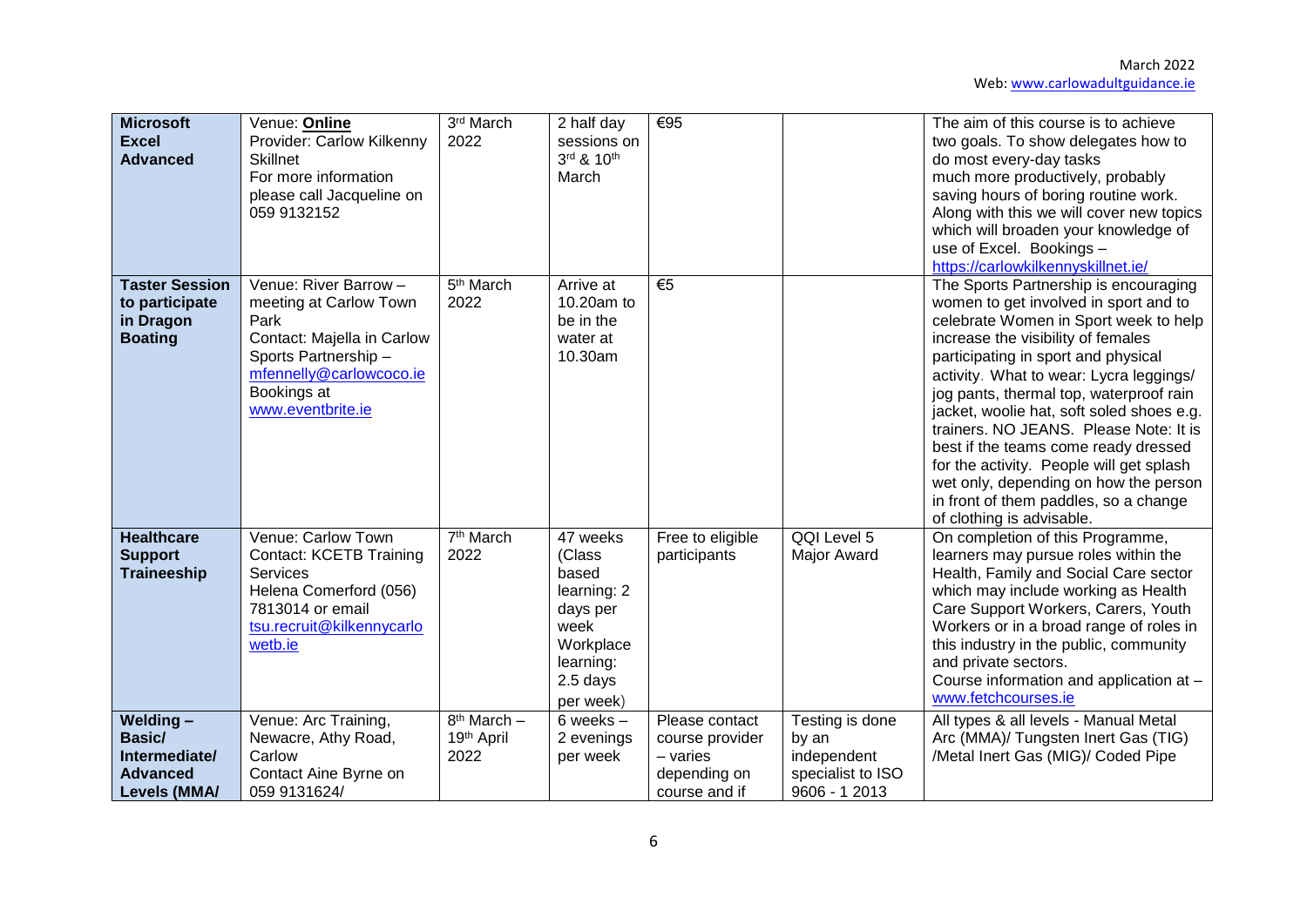March 2022 Web[: www.carlowadultguidance.ie](http://www.carlowadultguidance.ie/)

| TIG/MIG &<br><b>Coded Pipe)</b>                                                                                       | abyrne@thompson.ie<br>Web:<br>www.arctrainingsolutions.<br>com                                                                                                                                        |                                | $(6pm-9pm)$<br>Tuesdays &<br>Thursdays                                                | certification is<br>required | standard. Tests<br>are available at<br>appropriate levels<br>depending on<br>ability. The tutor<br>will advise on the<br>test best for<br>learners. | Under Health and Safety,<br>$\bullet$<br>participants on this course must<br>not wear contact lenses.<br>$\bullet$<br>Participants must have good<br>hand/eye co-ordination and good<br>manual dexterity.<br>$\bullet$<br>Participants must bring their own<br>Personal Protective Equipment i.e.<br>overalls, steel toe cap boots,<br>welding shield etc.<br><b>Courses running again: 26th April</b> |
|-----------------------------------------------------------------------------------------------------------------------|-------------------------------------------------------------------------------------------------------------------------------------------------------------------------------------------------------|--------------------------------|---------------------------------------------------------------------------------------|------------------------------|-----------------------------------------------------------------------------------------------------------------------------------------------------|--------------------------------------------------------------------------------------------------------------------------------------------------------------------------------------------------------------------------------------------------------------------------------------------------------------------------------------------------------------------------------------------------------|
| <b>Increase</b><br><b>Productivity</b><br><b>Through</b><br><b>Effective Time</b><br><b>Management</b>                | Venue: Carlow Gateway<br><b>Business Centre</b><br>Provider: Carlow Kilkenny<br><b>Skillnet</b><br>For more information<br>please call Jacqueline on<br>059 9132152                                   | 8 <sup>th</sup> March<br>2022  | 1 day                                                                                 | €95                          |                                                                                                                                                     | Course Content: Plan - set the time<br>and date; Prioritise; Change your daily<br>routine; Manage Interruptions; Switch<br>away from switching; Try time tips for a<br>new paradigm. Bookings -<br>https://carlowkilkennyskillnet.ie/                                                                                                                                                                  |
| <b>First Aid</b><br><b>Responder</b>                                                                                  | Venue: Carlow Gateway<br><b>Business Centre</b><br>Provider: Carlow Kilkenny<br><b>Skillnet</b><br>For more information<br>please call Jacqueline on<br>059 9132152<br>Bookings-<br>www.eventbrite.ie | 9 <sup>th</sup> March<br>2022  | $3$ days $-$<br>(5 <sup>th</sup> , 12 <sup>th</sup> ,<br>19 <sup>th</sup><br>January) | €195                         | PHECC                                                                                                                                               | First Aid is the initial assistance or<br>treatment given to someone who is<br>injured or suddenly taken ill. The Pre-<br><b>Hospital Emergency Care Council</b><br>(PHECC) certified course has replaced<br>the QQI certified 'Occupational First<br>Aid' course.<br>https://carlowkilkennyskillnet.ie/<br>Next course date: 23rd March 2022                                                          |
| <b>Safeguarding</b><br>$(1)$ - Child<br><b>Welfare &amp;</b><br><b>Protection</b><br><b>Basic</b><br><b>Awareness</b> | Venue: Online<br><b>Contact: Carlow Sports</b><br>Partnership on 059<br>9136205<br>Bookings at<br>www.eventbrite.ie                                                                                   | 10th March<br>2022             | 1 evening<br>(6.45pm-<br>9.45pm)                                                      | €22.20                       |                                                                                                                                                     | All Coaches, Club Children's Officers<br>and Designated Liaison Persons must<br>first complete this training. This course<br>educates participants on the<br>implementation of best practice in<br>protecting the welfare of children<br>involved in sport.<br>Next course date: 7th April 2022                                                                                                        |
| <b>Running</b><br><b>Workshop-</b><br><b>All Levels</b>                                                               | Venue: Clogrennane<br>Woods, Raheendoran                                                                                                                                                              | 12 <sup>th</sup> March<br>2022 | 12pm-4pm                                                                              | €95                          |                                                                                                                                                     | Join Irish Olympian, Marathon Winner<br>and World Medallist, Catherina                                                                                                                                                                                                                                                                                                                                 |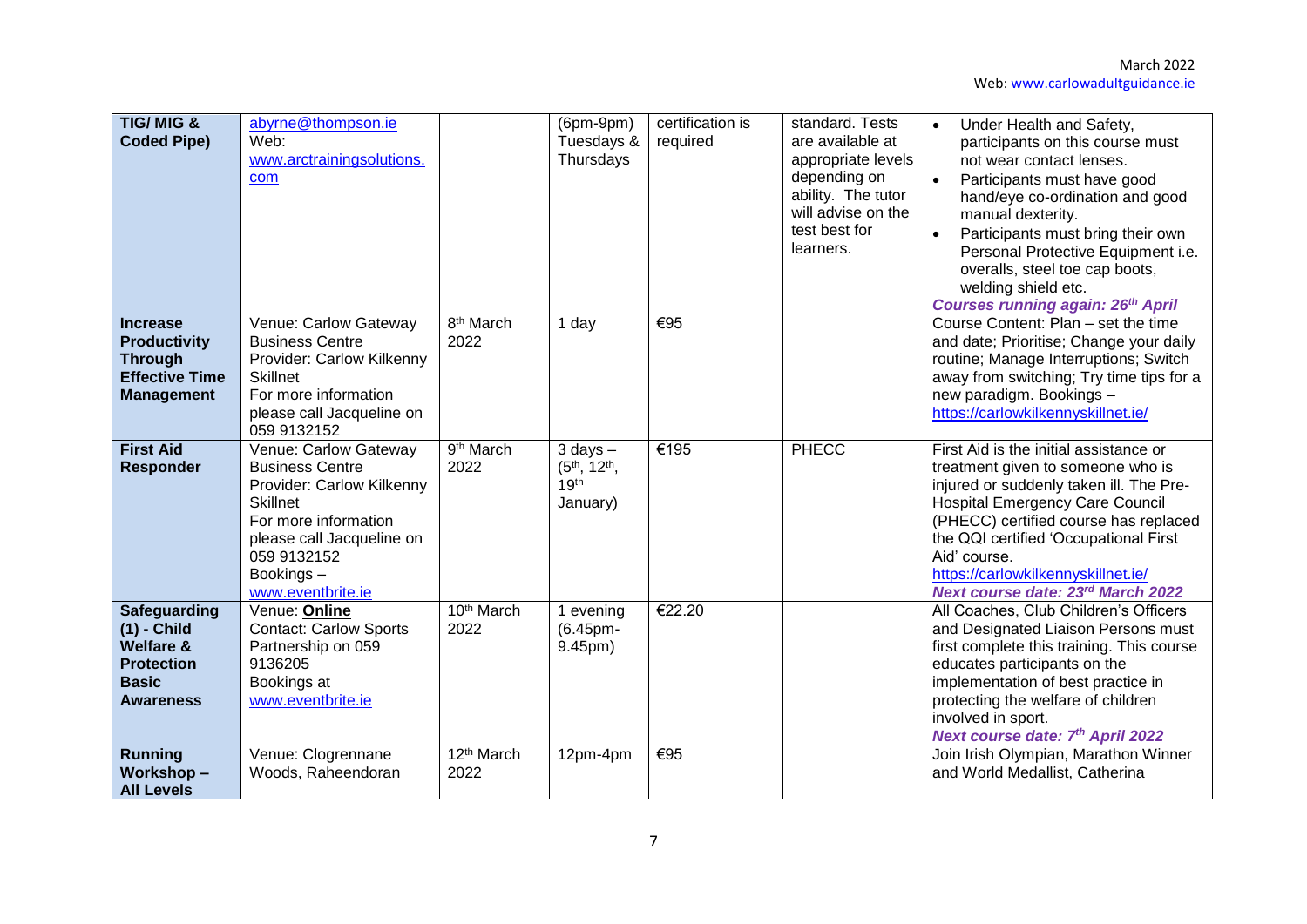|                                                                     | Bookings at<br>www.eventbrite.ie                                                                                                                    |                      |                                  |                                |                                                                                                                                                                       | McKiernan for a Running Workshop,<br>suitable for runners of all levels!<br>This Workshop includes individual<br>diagnostic and recommendations,<br>training drills, a Q&A section and easy<br>and relaxed runs at a pace to suit the<br>individual.                                                                                                                                                                                                             |
|---------------------------------------------------------------------|-----------------------------------------------------------------------------------------------------------------------------------------------------|----------------------|----------------------------------|--------------------------------|-----------------------------------------------------------------------------------------------------------------------------------------------------------------------|------------------------------------------------------------------------------------------------------------------------------------------------------------------------------------------------------------------------------------------------------------------------------------------------------------------------------------------------------------------------------------------------------------------------------------------------------------------|
| <b>Coaching</b><br><b>Teenage Girls</b><br>in Sport<br>Workshop     | Venue: Online<br>For more information<br>please contact Deborah in<br><b>Carlow Sports Partnership</b><br>deborahfoley@carlowcoc<br>o.ie            | $12th$ March<br>2022 | 7pm-10pm                         | €5                             |                                                                                                                                                                       | The Carlow Sports Partnership is<br>delighted to facilitate Sport Ireland's<br>Coaching Teenage Girls in Sport<br>Workshop, designed specifically to<br>support coaches of girls aged 12-17<br>years of age. Bookings -<br>www.eventbrite.ie                                                                                                                                                                                                                     |
| <b>Basic Welding</b>                                                | Venue: Carlow Town<br><b>Contact: KCETB Training</b><br>Services<br>Bernie Eccles (056)<br>7813014 or email<br>tsu.recruit@kilkennycarlo<br>wetb.ie | $14th$ March<br>2022 | 12 weeks<br>full time            | Free to eligible<br>applicants | <b>MMA Fillet Multi-</b><br>Run 6mm Plate<br>(EN9606-CS13)<br>MIG Fillet 6mm<br>Plate (EN9606-<br>CS15)<br><b>SS TIG Complete</b><br>Fillet Weld 3mm<br>(EN9606-SS06) | On successful completion of one or<br>more of the Approved EN Certifying<br>Body awards, applicants can source<br>employment in the field of welding and<br>complete a range of welding tasks in<br>different welding positions depending<br>on the standard attained.<br>Course information and application at -<br>www.fetchcourses.ie<br><b>Course running again: 13th June</b><br>2022                                                                       |
| Safeguarding<br>$(2)$ – Club's<br><b>Children</b><br><b>Officer</b> | Venue: Online<br><b>Contact: Carlow Sports</b><br>Partnership on 059<br>9136205<br>Bookings at<br>www.eventbrite.ie                                 | $15th$ March<br>2022 | 1 evening<br>(6.45pm-<br>9.45pm) | €22.20                         |                                                                                                                                                                       | A Club Children's Officer should be<br>child centered in focus and have as the<br>primary aim the establishment of a<br>child centered ethos within the club.<br>S/He is the link between the children<br>and the adults in the club. S/He also<br>takes responsibility for monitoring and<br>reporting to the Club Management<br>Committee on how club policy impacts<br>on young people and Sports Leaders.<br><b>Course running again: 28th April</b><br>2022 |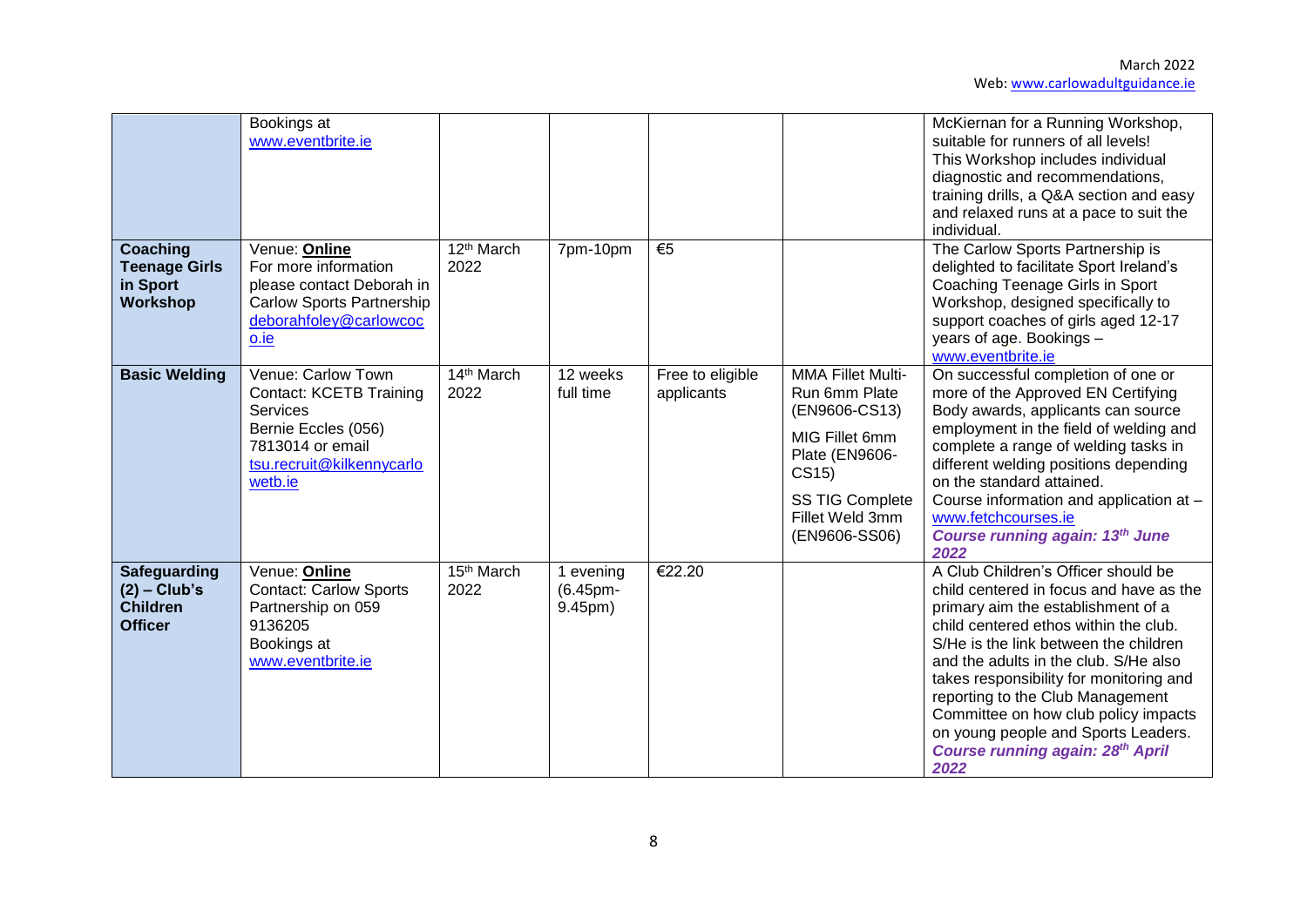| <b>Manual</b><br><b>Handling</b><br><b>Instructor</b>                  | Venue: Online<br>Provider: Carlow Kilkenny<br><b>Skillnet</b><br>For more information<br>please call Jacqueline on<br>059 9132152<br>Bookings-<br>www.eventbrite.ie                    | 16th March<br>2022             | 5<br>Wednesdays<br>$(9am-5pm)$<br>- 4 days<br>online & 1<br>day in<br>classroom<br>for<br>assessment | €295                                                                                                                                                                              | QQI Level 6<br>component award | The aim of this course is to enable<br>learners to effectively design and<br>deliver Manual Handling Instruction for<br>the workplace. The programme will<br>enable learners to deliver training<br>which can be specifically tailored to the<br>local Manual Handling conditions. It will<br>ensure competency in the preparation<br>of Manual Handling Risk Assessments.                                                                                                                       |
|------------------------------------------------------------------------|----------------------------------------------------------------------------------------------------------------------------------------------------------------------------------------|--------------------------------|------------------------------------------------------------------------------------------------------|-----------------------------------------------------------------------------------------------------------------------------------------------------------------------------------|--------------------------------|--------------------------------------------------------------------------------------------------------------------------------------------------------------------------------------------------------------------------------------------------------------------------------------------------------------------------------------------------------------------------------------------------------------------------------------------------------------------------------------------------|
| <b>The Healing</b><br><b>Hearts Steps</b><br>to Peace<br><b>Course</b> | Venue: Carlow Cathedral<br><b>Parish Centre</b><br>For more information<br>please contact Clive<br>Rooney on 0851859154/<br>email:<br>cliverooney@yahoo.co.uk<br>Web: www.clivecare.ie | 16 <sup>th</sup> March<br>2022 | 8<br>Wednesdays<br>$(3pm-5pm)$                                                                       | Free - this<br>course is being<br>funded by<br><b>KCETB</b> and<br>participants will<br>need to<br>complete the<br><b>KCETB</b><br>registration form<br>prior to<br>commencement. |                                | In this course you will learn:<br>Practical tools to plan and prepare<br>for grief episodes.<br>The different tasks involved in the<br>grieving process.<br>How to grieve in healing ways that<br>are unique to you.<br>Understanding the common<br>difficulties that people suffer that<br>interferes with healthy grieving.<br>The role of the family system and<br>how to grieve together.<br>Learning compassionate answers<br>to the many questions that grief will<br>ask you.             |
| <b>Prepare to</b><br><b>Work in</b><br><b>Construction</b>             | Venue: Carlow Town<br><b>Contact: KCETB Training</b><br><b>Services</b><br>Helena Comerford (056)<br>7813014 or email<br>tsu.recruit@kilkennycarlo<br>wetb.ie                          | 21 <sup>st</sup> March<br>2022 | 3 weeks full<br>time                                                                                 | Free to eligible<br>applicants                                                                                                                                                    |                                | This short training programme is aimed<br>at those whose working lives have<br>been impacted by Covid-19 and who<br>would now like to take the opportunity<br>to upskill/reskill in the Construction<br>industry. Course content will include:<br>Mobile Elevated Work Platform;<br>Manual Handling; Safepass; Abrasive<br>Wheels; Career Planning; Digital Skills<br>Audit (Content is provisional and<br>subject to change).<br>Course information and application at -<br>www.fetchcourses.ie |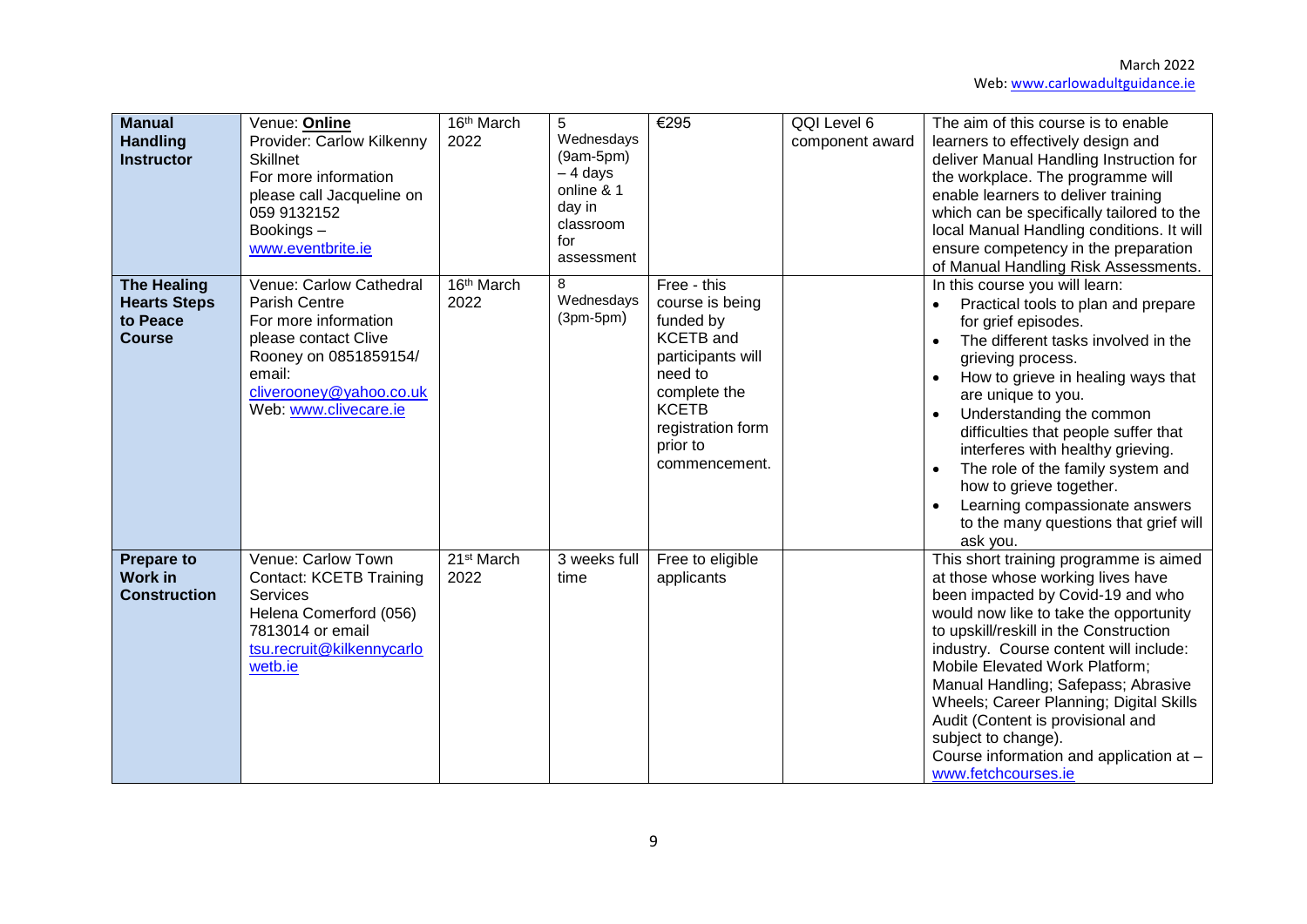| <b>Mastering</b><br>Sales $- a$<br>toolkit for<br>selling<br><b>success</b> | Venue: Carlow Gateway<br><b>Business Centre</b><br>Provider: Carlow Kilkenny<br><b>Skillnet</b><br>For more information<br>please call Jacqueline on<br>059 9132152<br>Bookings-<br>https://carlowkilkennyskill<br>net.ie/ | $22nd$ March<br>2022 | 1 day                                                                             | €95                                                                                                                        |                                   | Learn more about what is important to<br>today's buyer and how to adapt your<br>approach to win business. Content:<br>Understanding the key skills for selling<br>today; Different approaches to<br>communicating your value; Lead<br>generation ideas; Objection handling;<br>Closing; Understanding and<br>recognising buyer profiles and adapting<br>your approach; 4 step process for<br>pipeline management                                                                                                                                                                                |
|-----------------------------------------------------------------------------|----------------------------------------------------------------------------------------------------------------------------------------------------------------------------------------------------------------------------|----------------------|-----------------------------------------------------------------------------------|----------------------------------------------------------------------------------------------------------------------------|-----------------------------------|-------------------------------------------------------------------------------------------------------------------------------------------------------------------------------------------------------------------------------------------------------------------------------------------------------------------------------------------------------------------------------------------------------------------------------------------------------------------------------------------------------------------------------------------------------------------------------------------------|
| Project<br><b>Management</b>                                                | Venue: Hybrid<br>Provider: Carlow Kilkenny<br><b>Skillnet</b><br>For more information<br>please call Jacqueline on<br>059 9132152<br>Bookings-<br>https://carlowkilkennyskill<br>net.ie/                                   | 24th March<br>2022   | 5 evenings<br>online & 5<br>evenings<br>face to face<br>(6.30pm-<br>9.30pm)       | <b>Unfunded Fees</b><br>€2100 per<br>person<br>Fees with<br>funding from<br>Carlow Kilkenny<br>Skillnet €995 per<br>person | Diploma                           | The Diploma is structured around real-<br>world project management challenges<br>and internationally recognised best<br>practices, including the Project<br>Management Body of Knowledge<br>(PMBOK®), PRINCE2® and Agile<br>Project Management. The skills and<br>techniques taught are relevant to all<br>sectors of business and government<br>including professional services,<br>construction, engineering, technology<br>and life sciences. Students also learn<br>how to utilise Microsoft Planner &<br>Project in the planning, execution and<br>monitoring and controlling of projects. |
| <b>Managing on</b><br>the Front Line<br>- Supervisory<br><b>Management</b>  | Venue: Blended Learning/<br><b>Carlow Gateway Business</b><br>Centre<br>Provider: Carlow Kilkenny<br><b>Skillnet</b><br>For more information<br>please call Jacqueline on<br>059 9132152                                   | 24th March<br>2022   | $4$ days $-$<br>24th & 31st<br>March, 7 <sup>th</sup><br>& 14 <sup>th</sup> April | €495                                                                                                                       | QQI Level 6<br><b>Minor Award</b> | This course provides participants with<br>the opportunity to gain the knowledge<br>and expertise required to excel in a<br>managerial role. Participants will<br>develop a range of supervisory and<br>management skills, as well as<br>improving interpersonal and<br>communication skills. Bookings -<br>https://carlowkilkennyskillnet.ie/                                                                                                                                                                                                                                                   |
| <b>Sports First</b><br>Aid & AED                                            | Venue: Talbot Hotel,<br>Carlow                                                                                                                                                                                             | 26th March<br>2022   | 1 day 9am-<br>5pm                                                                 | €54.23                                                                                                                     |                                   | The course covers the following:<br>Accident scene management/ Wounds<br>and bleeding/ Fractures, sprains etc./                                                                                                                                                                                                                                                                                                                                                                                                                                                                                 |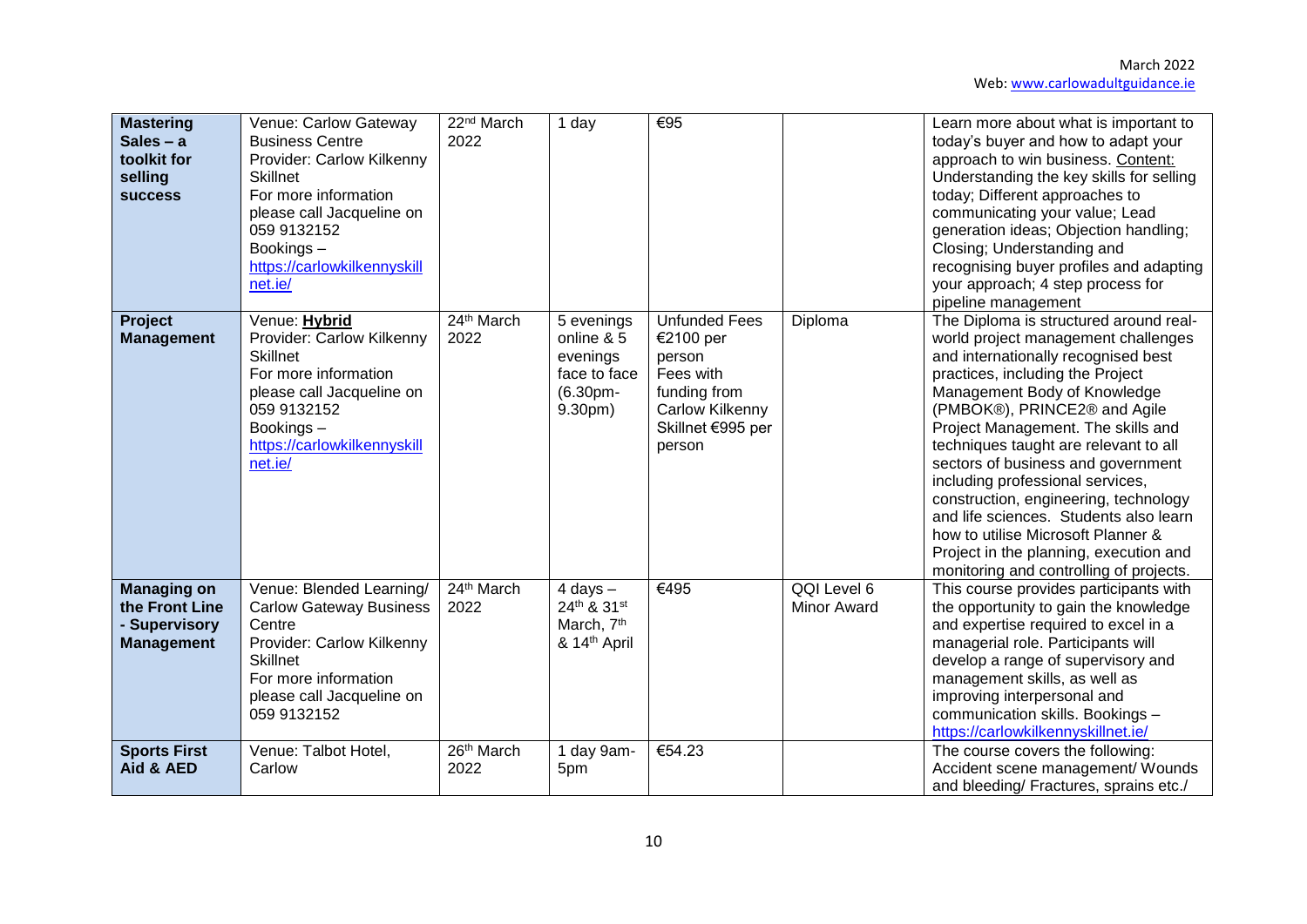|                                                                                       | For more information<br>please contact Carlow<br>Sports Partnership on 059<br>9136205<br>Bookings at<br>www.eventbrite.ie                                                                |                                |                                                                                                |                                | Head injuries/ Heart conditions.<br>Angina, heart attack, stroke and<br>cardiac arrest/ CPR for adults, children<br>and infants and use of a defibrillator/<br>Choking/ Medical emergencies such as<br>asthma, diabetes, epilepsy and allergic<br>reactions.                                                                                                                                                                                 |
|---------------------------------------------------------------------------------------|------------------------------------------------------------------------------------------------------------------------------------------------------------------------------------------|--------------------------------|------------------------------------------------------------------------------------------------|--------------------------------|----------------------------------------------------------------------------------------------------------------------------------------------------------------------------------------------------------------------------------------------------------------------------------------------------------------------------------------------------------------------------------------------------------------------------------------------|
| <b>Microsoft</b><br><b>Excel</b><br><b>Intermediate</b>                               | Venue: Online<br>Provider: Carlow Kilkenny<br><b>Skillnet</b><br>For more information<br>please call Jacqueline on<br>059 9132152<br>Bookings-<br>https://carlowkilkennyskill<br>net.ie/ | 31 <sup>st</sup> March<br>2022 | 2 half day<br>sessions on<br>$-31$ <sup>st</sup><br>March & 7th<br>April                       | €45                            | This course is aimed at users who<br>have basic experience with Excel and<br>want to build on their current<br>knowledge to set up their own<br>spreadsheets and manipulate existing<br>ones. Participants should be existing<br>users who can create, edit, format and<br>print a spreadsheet. They should also<br>be able to create basic formulae<br>and, ideally, should have completed<br>the Excel Introduction training<br>programme. |
| <b>Safety</b><br>Representative<br><b>Training</b>                                    | Venue: Online<br>Provider: Carlow Kilkenny<br><b>Skillnet</b><br>For more information<br>please call Jacqueline on<br>059 9132152<br>Bookings-<br>https://carlowkilkennyskill<br>net.ie/ | 31 <sup>st</sup> March<br>2022 | 3-day<br>programme<br>(31 <sup>st</sup> March,<br>5 <sup>th</sup> & 12 <sup>th</sup><br>April) | $\overline{\epsilon}$ 90       | The primary objective of the Safety<br>Representative programme is to<br>provide newly appointed safety<br>representatives with an understanding<br>of the key areas of occupational health<br>and safety (OHS) legislation and<br>guidance. The course focuses<br>particularly on the necessary skills and<br>knowledge to fulfil their role as an<br>employee safety representative.                                                       |
| <b>Driver Theory</b><br><b>Test</b><br><b>Preparation for</b><br><b>Bus and Truck</b> | Venue: Carlow Town<br><b>Contact: KCETB Training</b><br>Services<br>Bernie Eccles (056)<br>7813014 or email<br>tsu.recruit@kilkennycarlo<br>wetb.ie                                      | 4th April 2022                 | $3$ weeks $-$<br>two days<br>per week,<br>dates to be<br>confirmed                             | Free to eligible<br>applicants | This course aims to support the learner<br>in preparing for the Driver C & D<br>Theory Tests. It will allow the learner to<br>become familiar with the format of the<br>test and to practice taking the test.<br>Course information and application at -<br>www.fetchcourses.ie                                                                                                                                                              |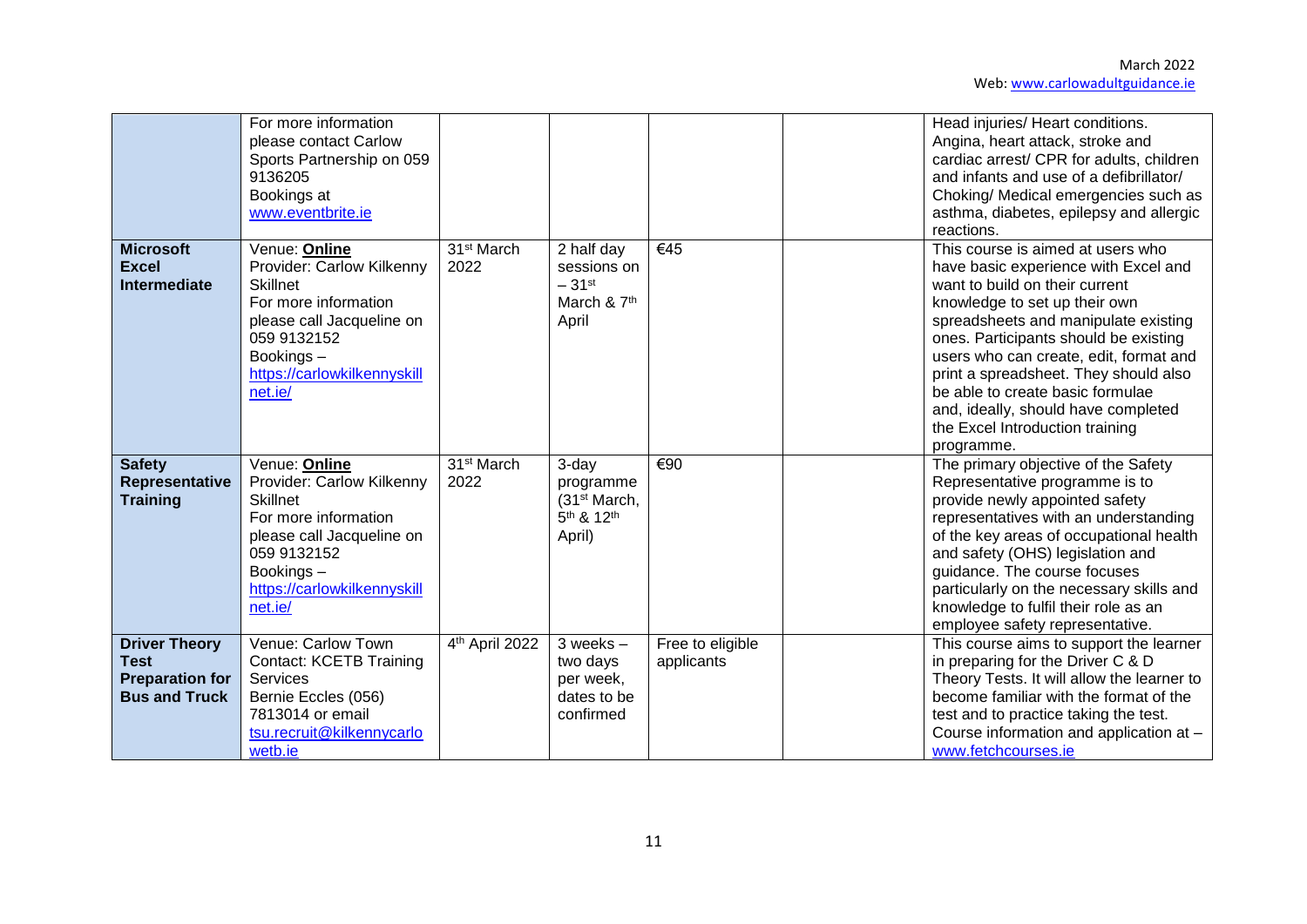| <b>Train the</b><br><b>Trainer</b>                                                                                     | Venue: Hybrid Learning/<br><b>Carlow Gateway Business</b><br>Centre<br>Provider: Carlow Kilkenny<br><b>Skillnet</b><br>For more information<br>please call Jacqueline on<br>059 9132152 | 5th April 2022                 | $4$ days $-$<br>5 <sup>th</sup> , 12 <sup>th</sup> ,<br>19th & 26th<br>April | €495                                | QQI Level 6<br><b>Minor Award</b> | This programme aims to equip learners<br>with the critical skills, knowledge and<br>attitudes to the deliver and evaluate<br>highly participatory, learner centered<br>and varied training programmes to<br>groups and individuals in accordance<br>with international best practice.<br>Bookings-<br>https://carlowkilkennyskillnet.ie/                                                                     |
|------------------------------------------------------------------------------------------------------------------------|-----------------------------------------------------------------------------------------------------------------------------------------------------------------------------------------|--------------------------------|------------------------------------------------------------------------------|-------------------------------------|-----------------------------------|--------------------------------------------------------------------------------------------------------------------------------------------------------------------------------------------------------------------------------------------------------------------------------------------------------------------------------------------------------------------------------------------------------------|
| <b>Business</b><br>Writing                                                                                             | Venue: Online<br>Provider: Carlow Kilkenny<br><b>Skillnet</b><br>For more information<br>please call Jacqueline on<br>059 9132152                                                       | 6 <sup>th</sup> April 2022     | 10am-<br>12pm                                                                | $\overline{\epsilon$ 45             |                                   | This session will give you a number of<br>ideas and practical skills to present<br>clear, good quality business emails and<br>reports. Workshop Content includes:<br>Producing a Clear Writing Plan;<br>Overcoming the 3 common flaws in<br>business writing: Grammar Gaffs,<br>Crazy Words & Daft Logic; Making<br>your ideas attractive to your readers<br>Bookings-<br>https://carlowkilkennyskillnet.ie/ |
| <b>Safeguarding</b><br>$(3)$ – Club<br><b>Designated</b><br><b>Liaison Person</b>                                      | Venue: Online<br><b>Contact: Carlow Sports</b><br>Partnership on 059<br>9136205<br>Bookings at<br>www.eventbrite.ie                                                                     | 12 <sup>th</sup> April<br>2022 | 1 evening<br>$(7pm -$<br>10 <sub>pm</sub>                                    | €22.20                              |                                   | A Club DLP is responsible for reporting<br>allegations or suspicions of child abuse<br>to TULSA Child and Family Agency or<br>Social Services (NI) and/or An Garda<br>Siochána / PSNI. It is recommended<br>that this person is a senior club person                                                                                                                                                         |
| <b>Professional</b><br><b>Office</b><br><b>Administration</b><br><b>Traineeship</b><br>(Medical/<br>Finance/<br>Legal) | Venue: Carlow Town<br><b>Contact: KCETB Training</b><br>Services<br>Helena Comerford (056)<br>7813014 or email<br>tsu.recruit@kilkennycarlo<br>wetb.ie                                  | 25 <sup>th</sup> April<br>2022 | 41 weeks                                                                     | Free to eligible<br>participants    | QQI Level 5<br>Major Award        | The successful completion of the QQI<br>Level 5 award in Office Administration<br>will enable applicants to work<br>independently and under supervision<br>providing administration services and<br>support in a range of office<br>administration contexts in a modern<br>office environment.<br>Course information and application at -<br>www.fetchcourses.ie                                             |
| <b>Train the</b><br><b>Trainer</b>                                                                                     | Venue: Online                                                                                                                                                                           | 25 <sup>th</sup> April<br>2022 | 16 weeks $-$<br>Monday                                                       | This course is<br>through Skills to | QQI Level 6<br>Minor Awards in    | The successful completion of the QQI<br>L6 Special Purpose Award in Training                                                                                                                                                                                                                                                                                                                                 |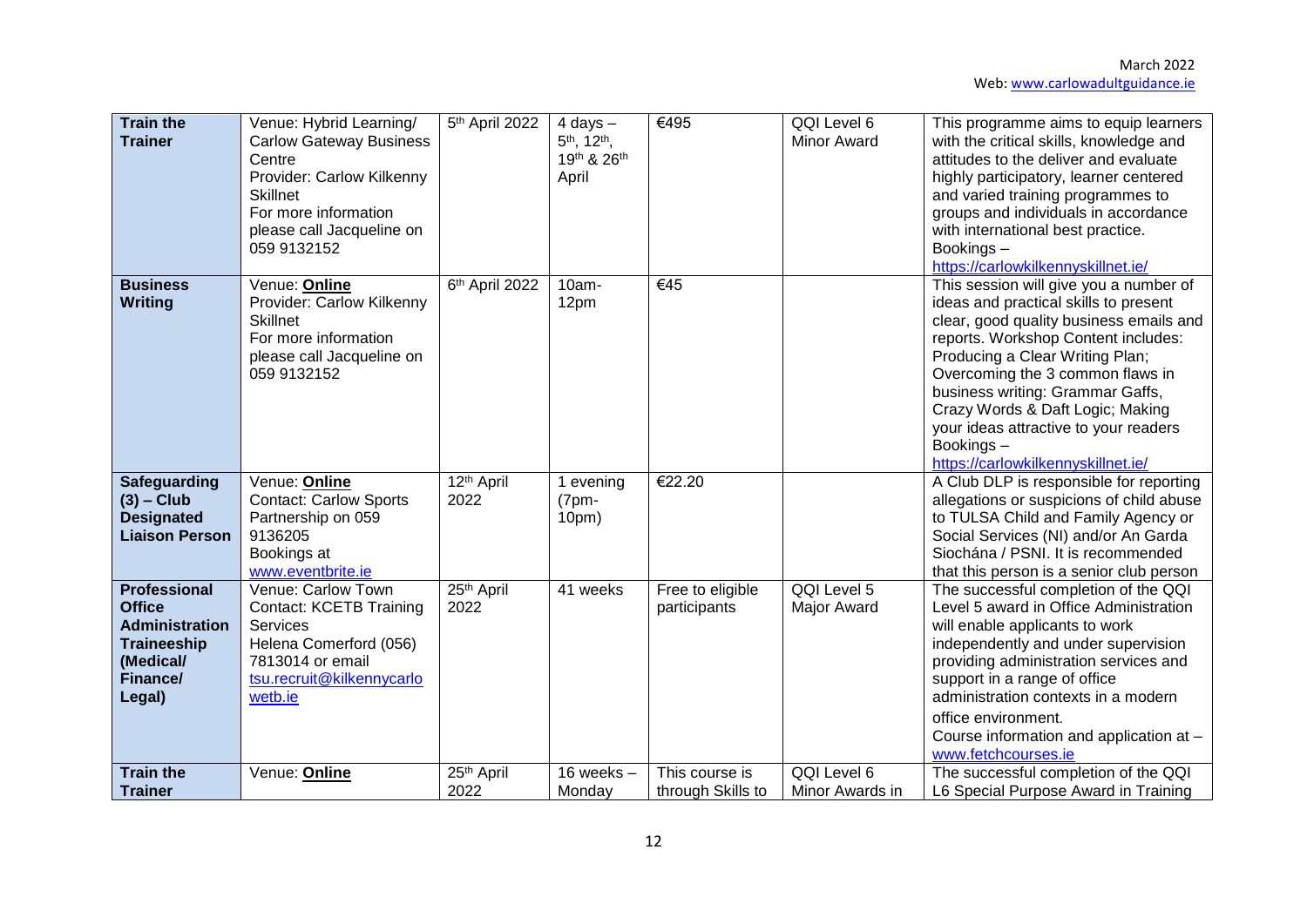|                                                                                                       | <b>Contact: KCETB Training</b><br><b>Services</b><br>Helena Comerford (056)<br>7813014 or email<br>tsu.recruit@kilkennycarlo<br>wetb.ie                             |                    | and<br>Tuesday<br>evenings                                                        | Advance funding<br>and is aimed at<br>those in full/<br>part-time<br>employment with<br>a background in<br>training and/or<br>staff mentoring.<br>Open to those<br>signing for X's<br>and O's.                                                     | (1) Training<br>Delivery &<br>Evaluation and<br>(2) Training<br><b>Needs</b><br>Identification &<br>Design                      | and Development will enable<br>applicants to acquire a teacher training<br>qualification without subject<br>specialisation. Successful applicants<br>will be able to source employment in<br>the training and education sector<br>identifying training and development<br>needs and delivering and evaluating a<br>training intervention within a range of<br>training and development contexts.                                                                                                                   |
|-------------------------------------------------------------------------------------------------------|---------------------------------------------------------------------------------------------------------------------------------------------------------------------|--------------------|-----------------------------------------------------------------------------------|----------------------------------------------------------------------------------------------------------------------------------------------------------------------------------------------------------------------------------------------------|---------------------------------------------------------------------------------------------------------------------------------|--------------------------------------------------------------------------------------------------------------------------------------------------------------------------------------------------------------------------------------------------------------------------------------------------------------------------------------------------------------------------------------------------------------------------------------------------------------------------------------------------------------------|
| <b>Digital</b><br><b>Marketing</b><br>(Brand<br><b>Development</b><br>& Social Media<br>for Business) | Venue: TBC<br><b>Contact: KCETB Training</b><br>Services<br>Helena Comerford (056)<br>7813014 or email<br>tsu.recruit@kilkennycarlo<br>wetb.ie                      | 26th April<br>2022 | Tuesday<br>and<br>Thursday<br>evenings<br>(6.30pm-<br>9.30pm)<br>over 16<br>weeks | 70% of course<br>fees will be<br>funded through<br>Skills to<br>Advance.<br>Learners will be<br>required to<br>contribute 30%<br>of the cost of the<br>course.<br>Fee concession<br>for those whose<br>employment has<br>been impacted<br>by COVID | City & Guilds<br>Qualifications<br>(1) Principles of<br>Social Media<br>within a<br><b>Business</b><br>(2) Brand<br>Development | The successful completion of this<br>course provides applicants with an in-<br>depth knowledge and understanding of<br>the use of digital marketing and how to<br>use it effectively and measure the<br>results in a business environment.<br>Applicants should have experience<br>using MS Word/ PowerPoint, with a<br>minimum typing speed of 25 words per<br>minute.<br>Minimum number of hours per week for<br>self-directed learning: 12.75<br>Course information and application at -<br>www.fetchcourses.ie |
| Forklift, Safe<br>Pass & Manual<br><b>Handling</b>                                                    | Venue: Carlow Town<br><b>Contact: KCETB Training</b><br>Services<br>Olive Morrissey (056)<br>7813014 (ext. 200) or<br>email<br>tsu.recruit@kilkennycarlo<br>wetb.ie | 9th May 2022       | 3 weeks full<br>time                                                              | Free to eligible<br>applicants                                                                                                                                                                                                                     |                                                                                                                                 | This short programme will be offered<br>through Skills to Compete funding and<br>is aimed at those whose working lives<br>have been impacted by Covid-19 and<br>who would now like to take the<br>opportunity to upskill/reskill. As this<br>course is only 3 weeks, trainees in<br>receipt of a Social Welfare payment<br>(including PUP payment) will remain<br>registered with their local DSP office<br>for payments. Course information and<br>application at - www.fetchcourses.ie                           |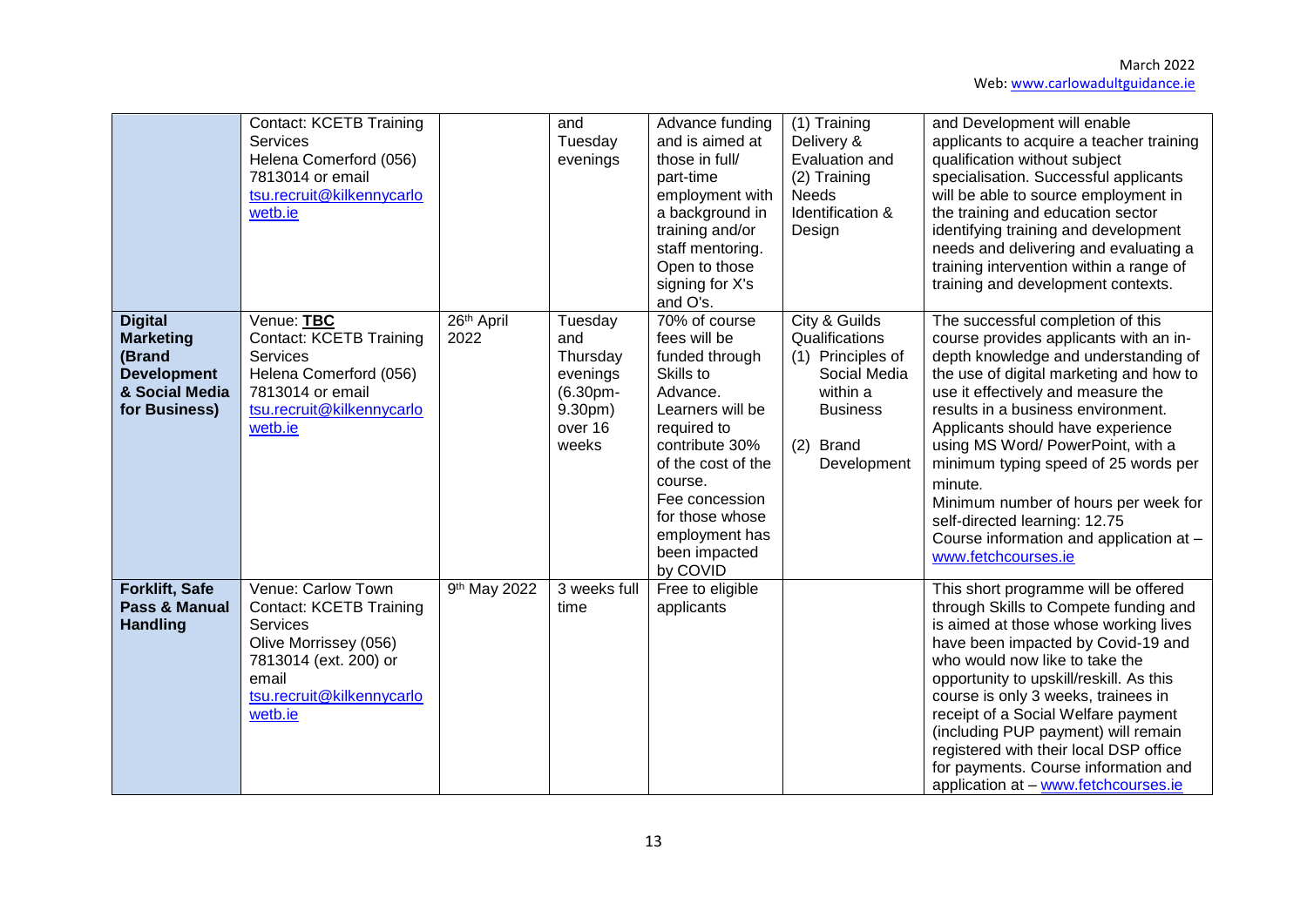| <b>Prepare to</b><br><b>Work in</b><br><b>Hospitality</b> | Venue: Carlow Town<br>Contact: KCETB Training<br><b>Services</b>                | 9 <sup>th</sup> May 2022 | 3 weeks full<br>time | Free to eligible<br>applicants | This short training programme is aimed<br>at those who would like to explore<br>working in the hospitality/customer                                                                                                                                   |
|-----------------------------------------------------------|---------------------------------------------------------------------------------|--------------------------|----------------------|--------------------------------|-------------------------------------------------------------------------------------------------------------------------------------------------------------------------------------------------------------------------------------------------------|
|                                                           | Bernie Eccles (056)<br>7813014 or email<br>tsu.recruit@kilkennycarlo<br>wetb.ie |                          |                      |                                | service industry. Course content will<br>include: First Aid Responder (PHECC);<br>Barista Skills; Manual Handling;<br>HACCP; Basic Computers; Customer<br>Service: Career Guidance.<br>Course information and application at -<br>www.fetchcourses.ie |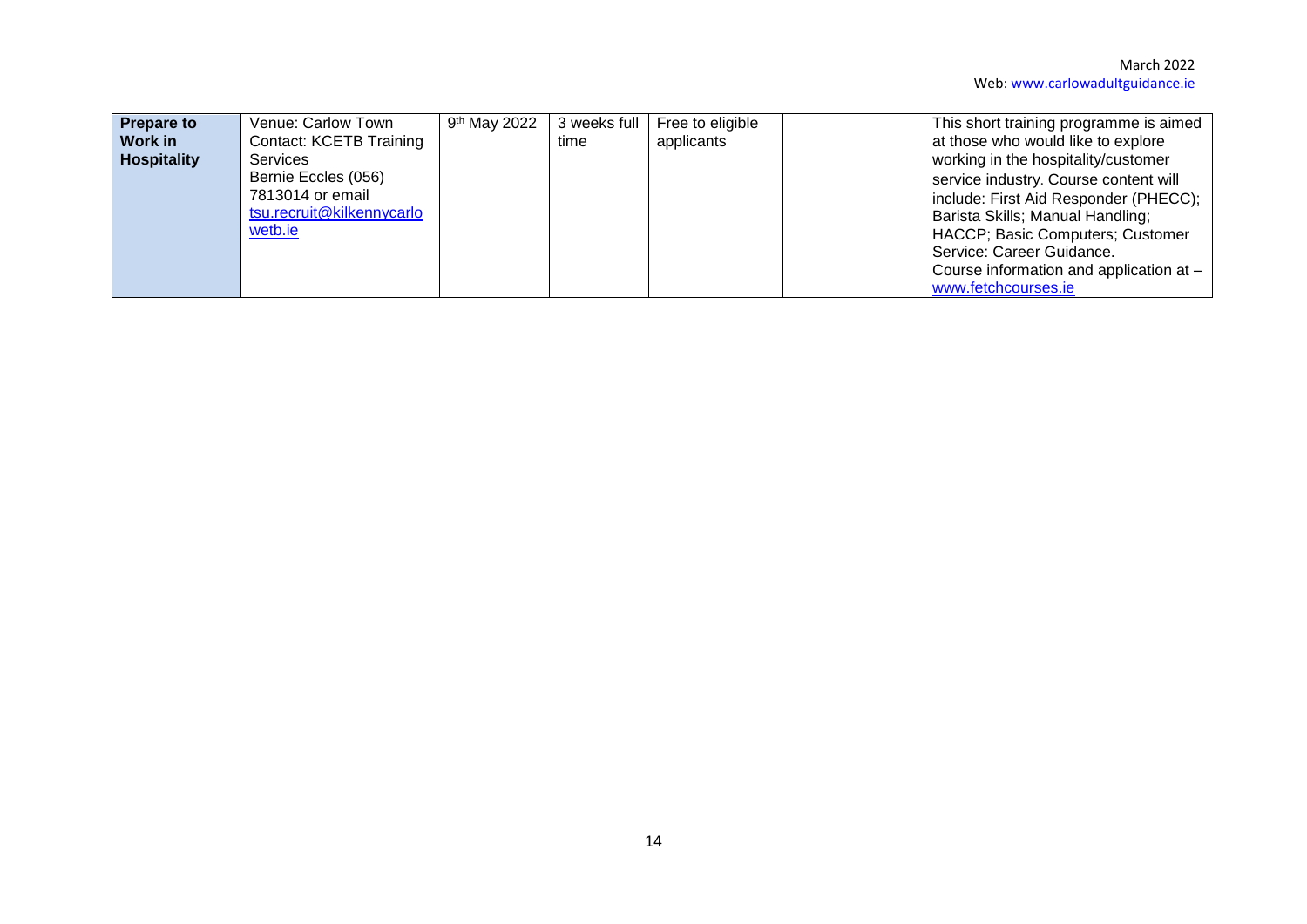# **BALLON/ RATHOE**

| <b>Course name</b>                                                     | <b>Contact Information</b>                                                                                                                                    | <b>Start date</b>                 | <b>Duration</b>                                  | Cost/fees                | <b>Qualification</b> | <b>Miscellaneous Information</b>                                                                                                                                                                                                        |
|------------------------------------------------------------------------|---------------------------------------------------------------------------------------------------------------------------------------------------------------|-----------------------------------|--------------------------------------------------|--------------------------|----------------------|-----------------------------------------------------------------------------------------------------------------------------------------------------------------------------------------------------------------------------------------|
| <b>Art with Breda</b>                                                  | <b>Venue: Ballon Business</b><br>& Training Centre<br>Tel: 059 9159447<br>Web: www.bbts.ie                                                                    | 1 <sup>st</sup> March<br>2022     | 6 Tuesdays<br>$(11.30am -$<br>1.30 <sub>pm</sub> | $\overline{\epsilon}$ 50 |                      | Don't forget your easel and painting<br>gear! Easel provided if needed. Come<br>along relax, paint and chat!                                                                                                                            |
|                                                                        | ballonbts@gmail.com                                                                                                                                           |                                   |                                                  |                          |                      |                                                                                                                                                                                                                                         |
| <b>Art with Breda</b>                                                  | Venue: Ballon Business<br>& Training Centre<br>Tel: 059 9159447<br>Web: www.bbts.ie<br>ballonbts@gmail.com                                                    | 2 <sup>nd</sup> March<br>2022     | 6<br>Wednesdays<br>$(2pm-4pm)$                   | €50                      |                      | Don't forget your easel and painting<br>gear! Easel provided if needed. Come<br>along relax, paint and chat!                                                                                                                            |
| <b>Pilates</b>                                                         | Venue: Ballon Business<br>& Training Centre<br>Tel: 059 9159447<br>Web: www.bbts.ie<br>ballonbts@gmail.com                                                    | $3rd$ March<br>2022               | 6 Thursdays<br>$(10am-12pm)$                     | €50                      |                      | For more information please contact<br>the centre on 059 9159447<br>Web: www.bbts.ie<br>ballonbts@gmail.com                                                                                                                             |
| <b>Chair Yoga</b>                                                      | Venue: Ballon Business<br>& Training Centre<br>Tel: 059 9159447<br>Web: www.bbts.ie<br>ballonbts@gmail.com                                                    | $\overline{4^{th}}$ March<br>2022 | 5 Fridays<br>(10am-<br>11.15am)                  | €60                      |                      | Chair yoga is a gentle exercise ideal<br>for those suffering from conditions,<br>such as chronic pain and everyday<br>aches and pains.                                                                                                  |
| <b>Spring into</b><br><b>Summer</b><br>Gardening                       | Venue: Ballon Business<br>& Training Centre                                                                                                                   | 7 <sup>th</sup> March<br>2022     | 6 Mondays<br>$(2pm-4pm)$                         | €50                      |                      | Get Your Garden Spring Ready! This is<br>the time to start planning your summer<br>garden. For more information please<br>contact the centre on 059 9159447<br>Web: www.bbts.ie/<br>ballonbts@gmail.com                                 |
| <b>Sewing</b><br>Classes-<br><b>Beginners &amp;</b><br><b>Advanced</b> | Venue: Ballon Business<br>& Training Centre<br>For more information<br>please contact the<br>centre on 059 9159447<br>Web: www.bbts.ie<br>ballonbts@gmail.com | 7 <sup>th</sup> March<br>2022     | 4 Mondays<br>$(9.30am -$<br>12.30pm)             | €50                      |                      | All levels, from beginners to<br>intermediate and onto advanced<br>learners are welcome on this<br>workshop. Breda will facilitate each<br>person at their own individual level.<br>Don't forget your pattern, material and<br>machine! |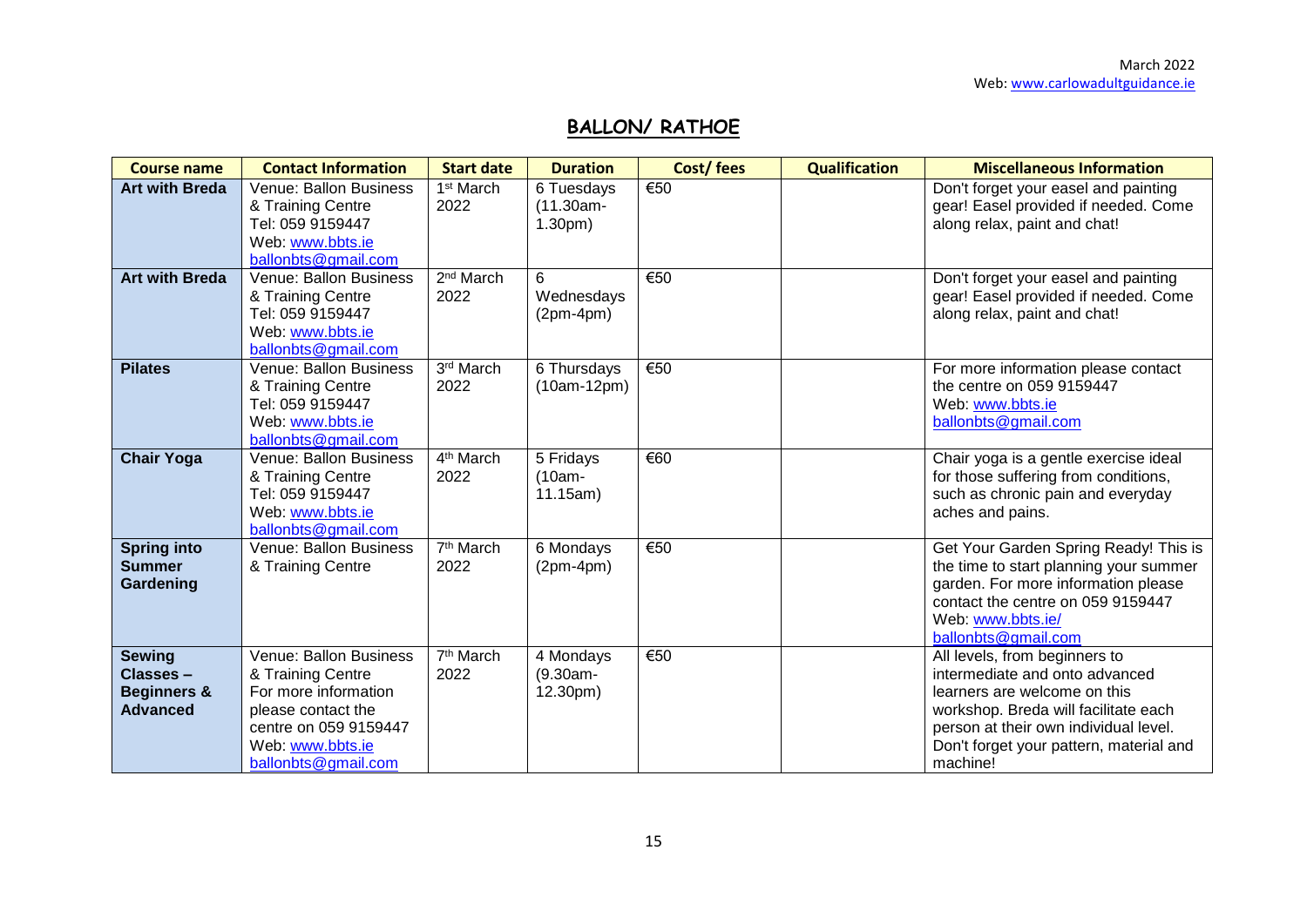| <b>Zumba</b>                                               | Venue: Ballon<br>Community & Sports<br>Centre                                                                                                                   | 16th March<br>2022             | $7-8pm$                                 | $\overline{\epsilon}$                                                                                                                             |                                | For further details please contact<br>Angela 0874491222                                                                                                                                                                                                                     |
|------------------------------------------------------------|-----------------------------------------------------------------------------------------------------------------------------------------------------------------|--------------------------------|-----------------------------------------|---------------------------------------------------------------------------------------------------------------------------------------------------|--------------------------------|-----------------------------------------------------------------------------------------------------------------------------------------------------------------------------------------------------------------------------------------------------------------------------|
| <b>Supervisory</b><br><b>Management</b>                    | Venue: Inhouse and<br><b>Blended Learning</b><br>For more information<br>please contact the<br>centre on 059 9159447<br>Web: www.bbts.ie<br>ballonbts@gmail.com | 23rd March<br>2022             | 10<br>Wednesdays<br>(6.30pm-<br>9.30pm) | €350 - can be<br>paid in<br>instalments                                                                                                           | QQI Level 6<br>component award | This course will enable the learner<br>relevant knowledge, skill and<br>competence to work in a supervisory<br>role. Leaners will able to train staff,<br>prepare budgets, work-related records<br>including staff rota, carry out staff<br>evaluations and more.           |
| <b>Time for Me</b>                                         | Venue: Ballon Business<br>& Training Centre<br>Tel: 059 9159447<br>Web: www.bbts.ie<br>ballonbts@gmail.com                                                      | 25th March<br>2022             | 6 Fridays<br>$(10am-12pm)$              | €50                                                                                                                                               |                                | The course covers: Aromatherapy;<br>How to use and blend Essential Oils;<br>Mindfulness Workshop; Mood boosting<br>foods; Diet and nutrition tips; Indian<br>head massage and Healthy lifestyle                                                                             |
| Bookkeeping-<br><b>Manual &amp;</b><br><b>Computerised</b> | Venue: Ballon Business<br>& Training Centre<br>Tel: 059 9159447<br>Web: www.bbts.ie<br>ballonbts@gmail.com                                                      | 28 <sup>th</sup> March<br>2022 | 10 Mondays<br>$(7-10pm)$                | €300 (includes<br>tuition, exam &<br>certification)/<br>funding may be<br>available if you<br>are receiving<br>certain social<br>welfare payments | QQI Level 5<br>component award | This course aims to provide the learner<br>with both an introduction to manual<br>bookkeeping terms and principles, and<br>the knowledge and skills necessary to<br>operate a computerised accounts<br>system.                                                              |
| Payroll -<br><b>Manual &amp;</b><br><b>Computerised</b>    | Venue: Ballon Business<br>& Training Centre<br>Tel: 059 9159447<br>Web: www.bbts.ie<br>ballonbts@gmail.com                                                      | 7 <sup>th</sup> April<br>2022  | 10<br>Thursdays<br>$(7-10pm)$           | €300 (includes<br>tuition, exam &<br>certification)/<br>funding may be<br>available if you<br>are receiving<br>certain social<br>welfare payments | QQI Level 5<br>component award | The purpose of this course is to equip<br>the learner with the knowledge, skills<br>and competence to operate and<br>maintain accurate payroll records using<br>manual and computerised systems, for<br>an organisation, working under general<br>direction and supervision |
| <b>Parental</b><br><b>Online Safety</b><br><b>Course</b>   | Venue: Ballon Business<br>& Training Centre<br>Tel: 059 9159447<br>Web: www.bbts.ie<br>ballonbts@gmail.com                                                      | 29th April<br>2022             | 6 Fridays<br>$(10am-12pm)$              | €50                                                                                                                                               |                                | Are you aware of the online challenges<br>and the various levels of risk when<br>your child is online? Would you like to<br>know more about keeping your child<br>safe in their online world? Then come<br>and join our 6 weeks Parental Online<br><b>Safety Course!</b>    |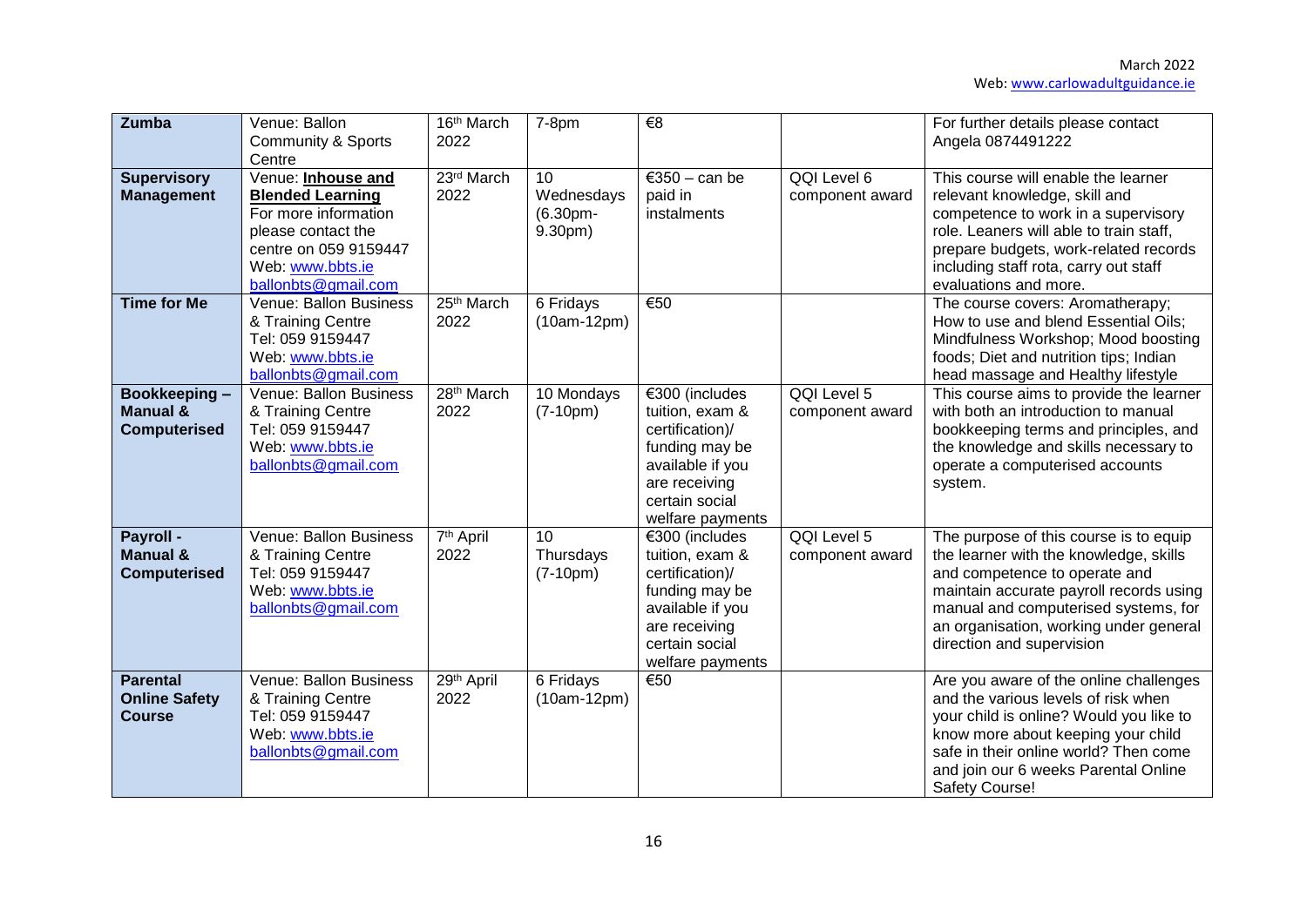| <b>Customer</b><br><b>Service</b>   | Venue: Ballon Business<br>& Training Centre<br>Tel: 059 9159447<br>Web: www.bbts.ie<br>ballonbts@gmail.com | April 2022               | Dates and<br>times to be<br>confirmed | Course funded by<br><b>KCETB</b> | QQI Level 4<br>component award | The aim of this course is to equip the<br>learner with the knowledge, skill and<br>competence to offer efficient customer<br>service within a work, social or<br>voluntary environment operating with<br>some autonomy while under direction |
|-------------------------------------|------------------------------------------------------------------------------------------------------------|--------------------------|---------------------------------------|----------------------------------|--------------------------------|----------------------------------------------------------------------------------------------------------------------------------------------------------------------------------------------------------------------------------------------|
| <b>Career</b><br><b>Preparation</b> | Venue: Ballon Business<br>& Training Centre                                                                | Dates and<br>times to be |                                       |                                  | QQI Level 3<br>component award | Topics: Personal Skills, Job Search,<br>C.V. Preparation, Cover Letter                                                                                                                                                                       |
|                                     | Tel: 059 9159447<br>Web: www.bbts.ie                                                                       | confirmed                |                                       |                                  |                                | Preparation, Interview Skills and<br><b>Personal Care Skills</b>                                                                                                                                                                             |
|                                     | ballonbts@gmail.com                                                                                        |                          |                                       |                                  |                                |                                                                                                                                                                                                                                              |

# **TULLOW**

| <b>Course name</b>   | <b>Contact Information</b> | <b>Start date</b> | <b>Duration</b> | Cost/fees | <b>Qualification</b> | <b>Miscellaneous Information</b> |
|----------------------|----------------------------|-------------------|-----------------|-----------|----------------------|----------------------------------|
| Line Dancing,        | Venue: Murphy              | Ongoing on        | $8.15$ pm -     |           |                      |                                  |
| Waltz, Jive,         | Memorial Hall              | Tuesdays          | 9.30 pm         |           |                      |                                  |
| <b>Quick Step</b>    |                            |                   |                 |           |                      |                                  |
| and Foxtrot          |                            |                   |                 |           |                      |                                  |
| <b>Tullow Active</b> | Further information from   | Ongoing           |                 |           |                      | Bowls on Mondays and Fridays at  |
| <b>Retirement</b>    | Ettie on 086 8608611       |                   |                 |           |                      | 2 pm in Murphy Memorial Hall     |
| <b>Activities</b>    |                            |                   |                 |           |                      | Chair Yoga on Thursdays at 2pm   |
|                      |                            |                   |                 |           |                      | in The Convent                   |
|                      |                            |                   |                 |           |                      | Yoga on Fridays at 10 am in The  |
|                      |                            |                   |                 |           |                      | Convent                          |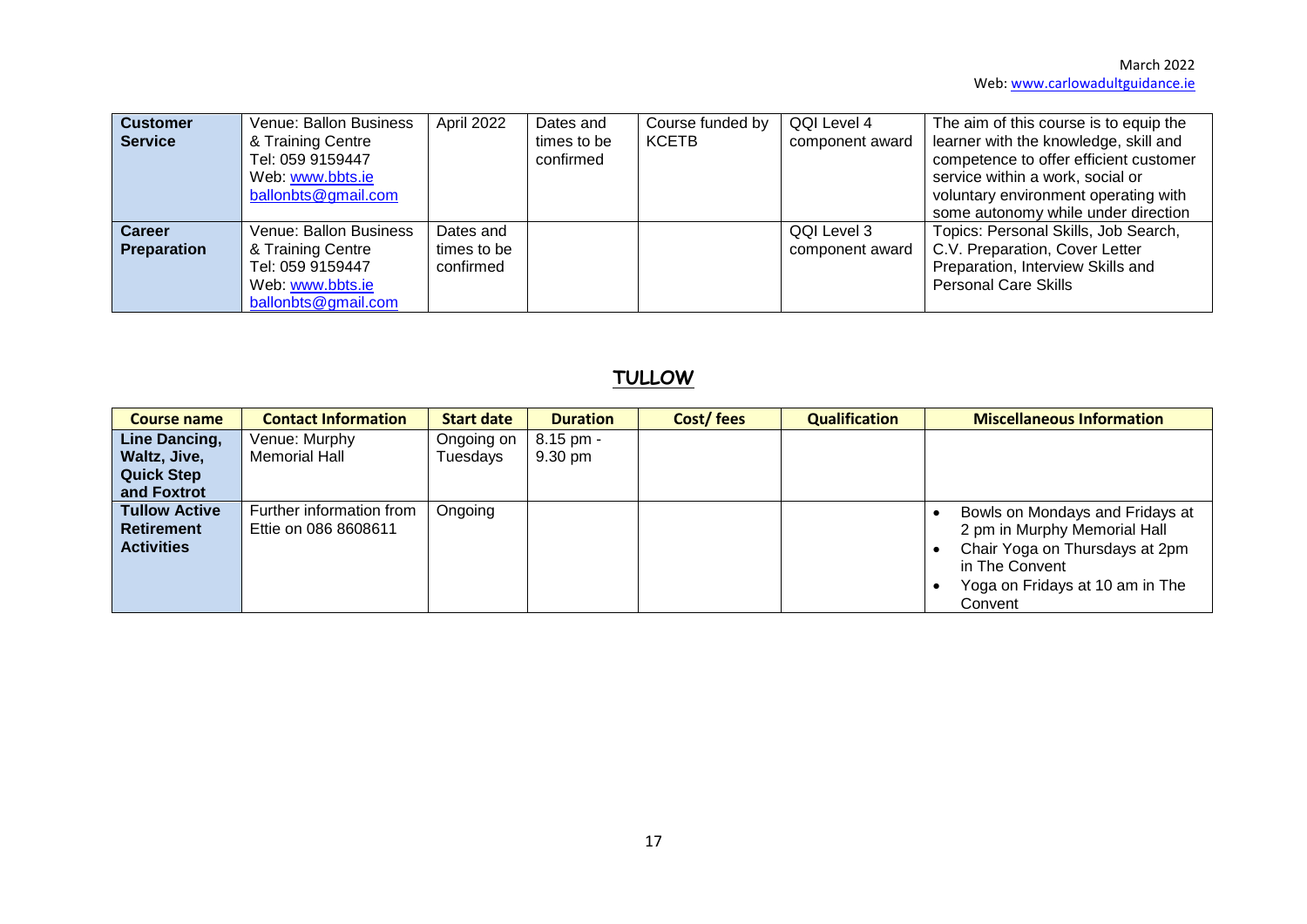#### **Carlow Social Prescribing Service**

Carlow Social Prescribing Service is a new free service in Carlow which works to reduce social isolation and increase health and wellbeing. They can help by providing information on social groups, exercise classes, relaxation sessions, volunteering opportunities, support services and much more all in your local area. For more information please contact Sinead on 086 4147511/ email: [socialprescribing@catherines.ie](mailto:socialprescribing@catherines.ie)

| <b>Course name</b>                                  | <b>Contact Information</b>                                                                               | <b>Start date</b> | <b>Duration</b> | Cost/fees | <b>Qualification</b> | <b>Miscellaneous Information</b>                                                                                                                                                                                                                                                                                                           |
|-----------------------------------------------------|----------------------------------------------------------------------------------------------------------|-------------------|-----------------|-----------|----------------------|--------------------------------------------------------------------------------------------------------------------------------------------------------------------------------------------------------------------------------------------------------------------------------------------------------------------------------------------|
| <b>Mindfulness</b><br><b>Sessions</b>               | Venue: Online                                                                                            | Ongoing           |                 | Free      |                      | Guided mindfulness exercises<br>available on<br>http://www.freemindfulness.org/downl<br>oad                                                                                                                                                                                                                                                |
| <b>Online Self-</b><br><b>Directed</b><br>Programme | Venue: Online<br>Aware<br>1800804848<br>supportmail@aware.ie<br>Web: www.aware.ie                        | Ongoing           |                 | Free      |                      | <b>Content</b><br>Space from Stress<br>Space for Sleep<br>Space for Resilience<br>Space from Covid-19<br>Each programme consists of individual<br>modules to complete, in your own<br>time. This programme may also be<br>helpful to work through while you wait<br>for the next Life Skills online<br>programme to open for registration. |
| Wellness<br><b>Workshops</b>                        | Venue: Online<br>Suicide or Survive<br>LoCall 1890 577 577 or<br>01 272 2158<br>info@suicideorsurvive.ie | Ongoing           |                 | Free      |                      | <b>Workshops</b><br><b>Wellness Workshops</b><br>YouMatter Workshop<br>These workshops have been<br>developed from listening to people's<br>experiences and what has helped them<br>when their mental health has taken a<br>dip. Website: https://suicideorsurvive.ie                                                                      |
| 21 Day<br><b>Walking</b><br><b>Challenge</b>        | Organised by Get Ireland<br>Walking<br>Tel: (01) 6251109                                                 | Ongoing           |                 | Free      |                      | Aim to walk for at least 30 minutes<br>each day. You don't have to do it all at<br>once you can build up to 30 minutes or<br>more by being active for at least 10                                                                                                                                                                          |

#### **Wellness & Mental Health Courses/ Workshops**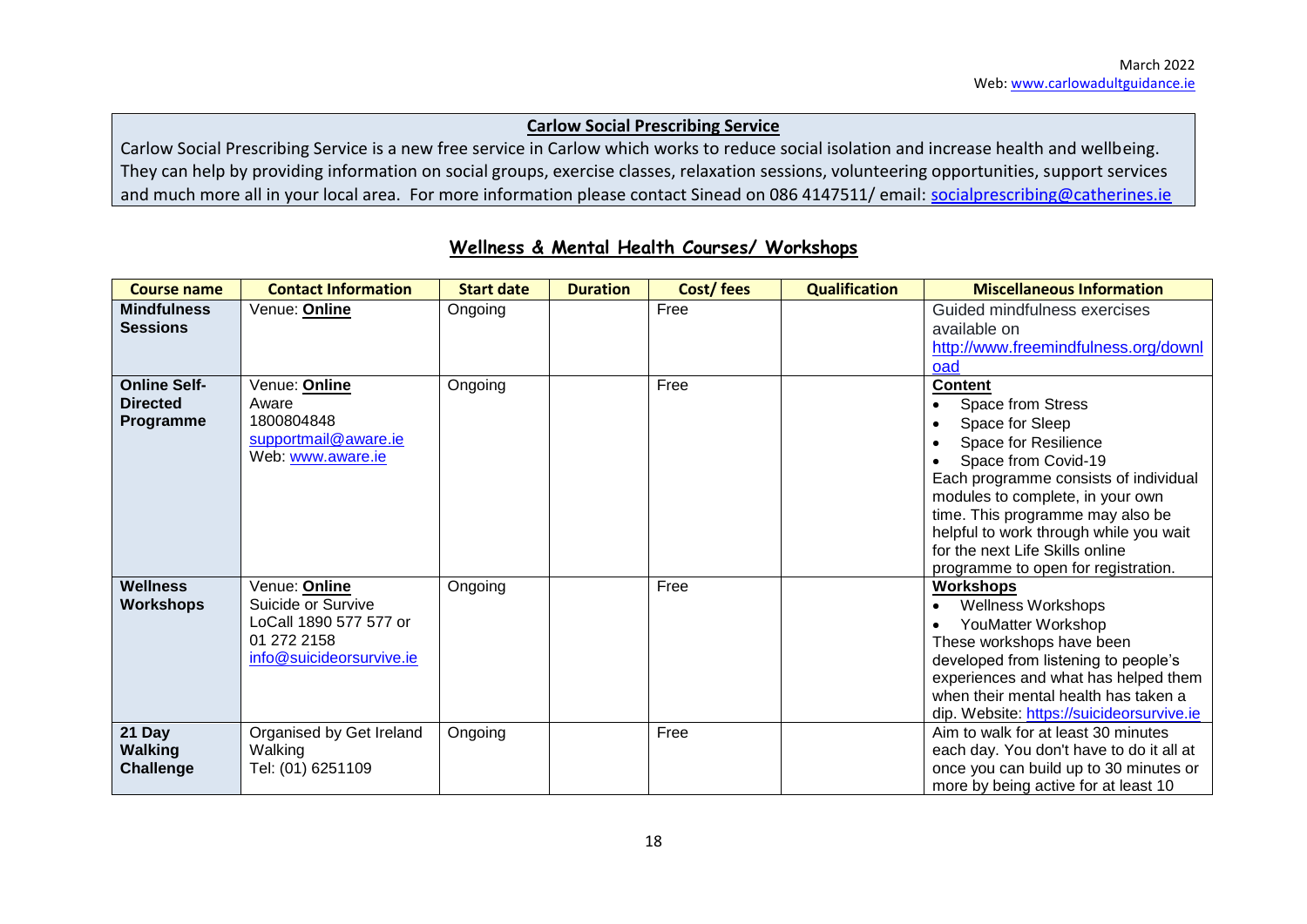| 5 KM<br><b>Beginners</b><br><b>Running</b><br>Programme             | E:<br>info@getirelandwalking.ie<br>www.getirelandwalking.ie<br><b>Organised by Athletics</b><br>Ireland. Programme plan<br>available at<br>www.athleticsireland.ie -<br>'Runzone' section                          | Ongoing | 8-week<br>programme                                     | Free | minutes in the early days. Just keep<br>increasing the length of your walk, and<br>watch the minutes add up. You can<br>download a record card on the website.<br>This programme is only a suggestion<br>and should be adapted to suit your<br>work and home life and the days of the<br>week that is most convenient for you to<br>exercise. Happy Running!                                                                                                                                                                                                                                                                                                                                                                                                                                                                                                                                                     |
|---------------------------------------------------------------------|--------------------------------------------------------------------------------------------------------------------------------------------------------------------------------------------------------------------|---------|---------------------------------------------------------|------|------------------------------------------------------------------------------------------------------------------------------------------------------------------------------------------------------------------------------------------------------------------------------------------------------------------------------------------------------------------------------------------------------------------------------------------------------------------------------------------------------------------------------------------------------------------------------------------------------------------------------------------------------------------------------------------------------------------------------------------------------------------------------------------------------------------------------------------------------------------------------------------------------------------|
| <b>Recovery</b><br><b>College South</b><br>East<br><b>Workshops</b> | Venue: Online<br>Tel: 086 1746330<br>Email:<br>recoverycollegesoutheast<br>@gmail.com<br>For information on<br>upcoming courses please<br>keep an eye on their<br>website<br>www.recoverycollegesout<br>heast.com/ | Ongoing | Varies<br>depending<br>on the<br>workshop/<br>programme | Free | The Recovery College provides<br>educational workshops for people who<br>are experiencing mental health and<br>addiction challenges and are for<br>everyone. Upcoming online education<br>programmes<br><b>March 2022</b><br>$2nd$ – Mental Health and Family<br>Caring and Supporting the<br>Supporters Programme<br>$15th$ – Understanding and<br>Managing Anger<br>16th - Let's Talk Social Media and<br>Wellbeing<br>21 <sup>st</sup> – Food for Mood<br>25 <sup>th</sup> - Understanding Paranoia<br>28 <sup>th</sup> - Anxiety Support Group<br>30th - Lunchtime Wellbeing<br><b>April 2022</b><br>12 <sup>th</sup> – Personal Development<br>Programme<br>15 <sup>th</sup> – Understanding and Living<br>with Bipolar<br>25 <sup>th</sup> – Support Group for people<br>who live with Anxiety<br>27th - Lunchtime Wellbeing<br><b>May 2022</b><br>5 <sup>th</sup> – Understanding and Managing<br>Anxiety |